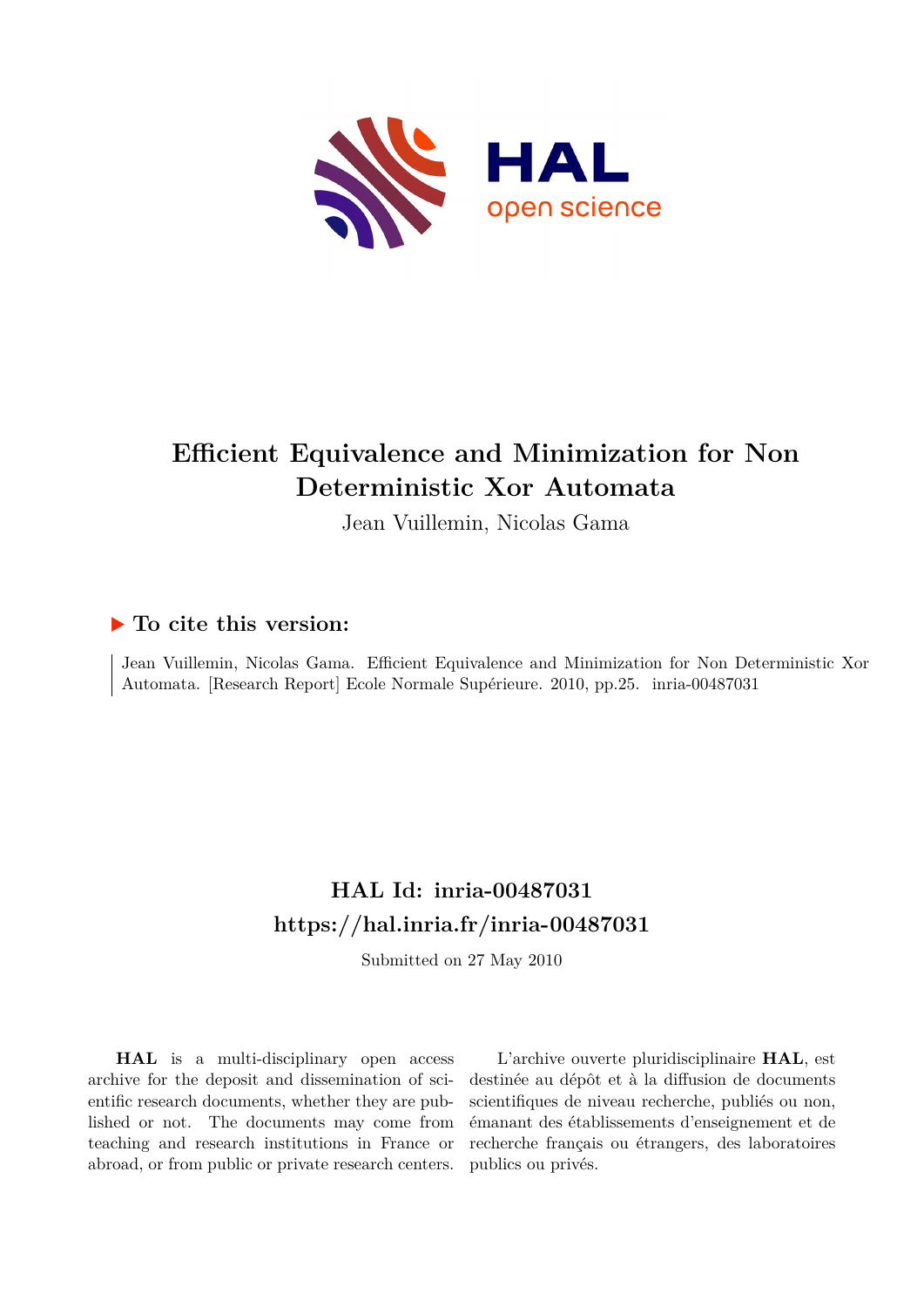# Efficient Equivalence and Minimization for Non Deterministic Xor Automata

Jean Vuillemin, Nicolas Gama Ecole Normale Supérieure, Paris, France

December 18, 2009

#### Abstract

A word  $w \in L$  in a regular language  $L \in \mathcal{RL}$  is or-accepted  $w \in \Lambda_{\cup}(A)$ by a non-deterministic finite *or-automaton*  $A \in \text{NFA}$  if there exists a path along  $w$  from some initial state to some final state in  $A$ . The same word w is xor-accepted  $w \in \Lambda_{\oplus}(A)$  by the same non-deterministic finite xor-automaton  $A \in NXA$  if the number of accepting pathes is odd.

In the *deterministic* case  $A \in$  DFA, accepting pathes are unique and both definitions coincide:  $\Lambda_{\cup}(A) = \Lambda_{\oplus}(A)$ . They differ the general nondeterministic case, when  $\Lambda_{\oplus}(A) \subset \Lambda_{\cup}(A)$ .

No polynomial time algorithm is known to minimize NFAs or to compute their equivalence. By contrast, we present a cubic time algorithm to reduce a xor-automaton  $A \in NXA$  to a minimal form  $M = MXA(A)$  which accepts  $\Lambda_{\oplus}(M) = \Lambda_{\oplus}(A)$ , within the least possible number of states. It is a finite strong normal form  $\mathbf{SNF}$ :  $\Lambda_{\oplus}(A) = \Lambda_{\oplus}(A') \Leftrightarrow \text{MXA}(A) =$  $\text{MXA}(A')$  and automata equivalence is efficiently decided through reduction to the **SNF**. The minimal number of states  $d = |MXA(L)|$  is equal to the *dimension*  $d = \dim(L)$  of the language L, and the dimension  $d \in \mathbb{N}$ is finite if and only if  $L \in \mathcal{RL}$  is regular.

The only other known finite strong normal form for a regular language L is the classical minimal deterministic automaton  $MDA(L)$ , whose number s of states can be exponentially larger than the dimension:  $d \leq s \leq 2^d$ .

Besides efficient minimization and equivalence test (which NFAs don't seem to possess), we show that all other natural language operations which are efficiently handled by NFAs are just as efficiently handled by NXAs.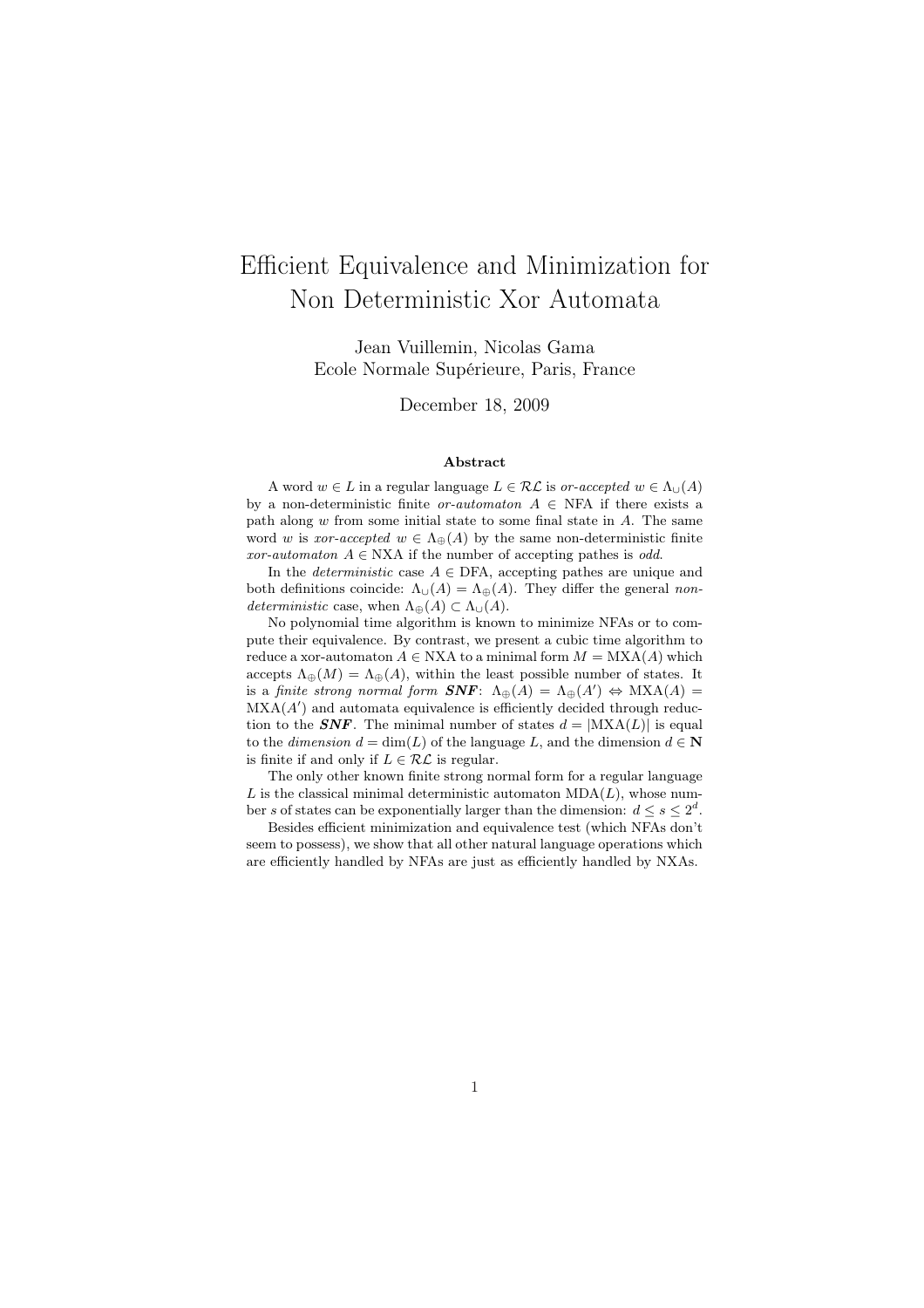## Contents

| 1                      | Introduction                               | 3              |
|------------------------|--------------------------------------------|----------------|
|                        | 1.1                                        | 4              |
|                        | 1.2                                        | $\overline{4}$ |
|                        | 1.3                                        | 5              |
| $\bf{2}$               | <b>Regular Languages</b>                   | 5              |
|                        | 2.1                                        | $\overline{5}$ |
|                        | 2.2                                        | $\overline{7}$ |
|                        | 2.3                                        | $\overline{7}$ |
|                        | 2.4                                        | 9              |
|                        | Minimal Deterministic Automaton MDA<br>2.5 | 10             |
| 3                      | <b>Regular Dimension</b>                   | 10             |
|                        | 3.1                                        | 11             |
|                        | 3.2                                        | 12             |
|                        | 3.3                                        | 12             |
| $\boldsymbol{\Lambda}$ | Non Deterministic Xor Automata             | 13             |
|                        | 4.1                                        | 14             |
|                        | 4.2                                        | 16             |
|                        | 4.3                                        | 16             |
| 5                      | Minimizing Nondeterministic Xor Automata   | 17             |
|                        | 5.1                                        | 18             |
|                        | 5.2                                        | 18             |
|                        | 5.3                                        | 21             |
| 6                      | Conclusion                                 | 22             |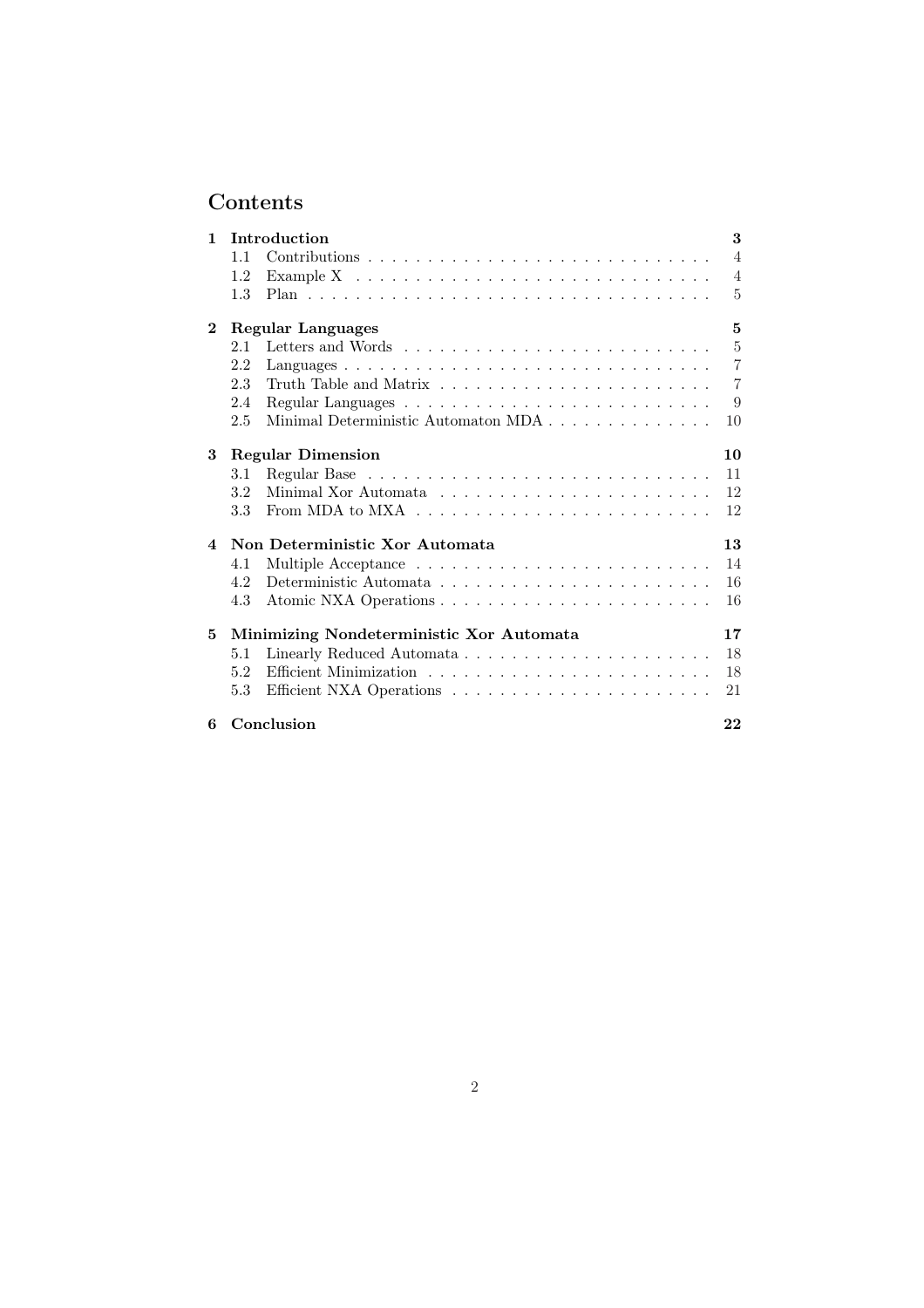|              | <b>DFA</b>         | <b>NFA</b>  | NX A      | <b>MXA</b> |
|--------------|--------------------|-------------|-----------|------------|
| $A \neq B$   | quadratic          | exponential | cubic     | constant   |
| minimize(A)  | $\lim -\log^{(1)}$ | exponential | cubic     | constant   |
| $\neg A$     | linear             | linear      | linear    | quadratic  |
| $\rho A$     | exponential        | linear      | linear    | cubic      |
| $A^*$        | exponential        | linear      | linear    | cubic      |
| $A \cdot B$  | exponential        | linear      | linear    | cubic      |
| $A \cup B$   | quadratic          | linear      | quadratic | cubic      |
| $A \oplus B$ | quadratic          | quadratic   | linear    | cubic      |
| $A \cap B$   | quadratic          | quadratic   | quadratic | cubic      |

(1) Minimizing DFAs has complexity  $O(n \log(n))$  by Hopcroft's algorithm [13].

Figure 1: Complexity chart for language operations, over 4 species of automata.

## 1 Introduction

Regular Languages RL are the hard-core of theoretical Computer Science. The efficient manipulation of very large automata plays a key role in more recent applications than we care to reference here - from circuits and software verification to searching huge web indexes, through logic, linguistics, speech recognition/synthesis [23] and many others.

Kleene's theorem broadly characterizes regular languages by equivalent finite representations as: Regular Expressions; Deterministic DFA and Nondeterministic NFA Finite Automata; Finite Circuits and Finite Kahn Networks [17], i.e. communicating programs which only possess a finite local memory.

Since all of the above representations are finite, there exist minimal size representations among each. The tricky part is to effectively find them! Among the above representations, DFAs are the only one which is known to have an easily computable minimal form, namely the Minimal Deterministic Automaton MDA. The MDA is a finite *Strong Normal Form SNF*: it is unique and characteristic of the regular language:  $L = L' \Leftrightarrow MDA(L) = MDA(L')$ . With such  $SNFs$  [4, 21], one maps different states of the MDA to different computer memory addresses, and equivalent states to a single shared memory address. Testing for equivalence is reduced to testing equality of addresses, in constant time.

While that most language operations are efficiently performed (fig. 1) on MDAs, it is well-known that the number of states in DFAs is, in general [16], exponential in the number of states for equivalent NFAs. So, some practical applications derived from very large automata rely on nondeterministic NF As rather deterministic ones. Indeed, most language operations are efficiently performed (fig. 1) on NFAs, except for two: minimization and testing for equivalence which have a exponential worst case complexity over NFAs.

Few explicitly proven minimal NFAs are known [16]. Some are found through exhaustive search (up to 5 states [7, 30], see X. 2), and others through mathe-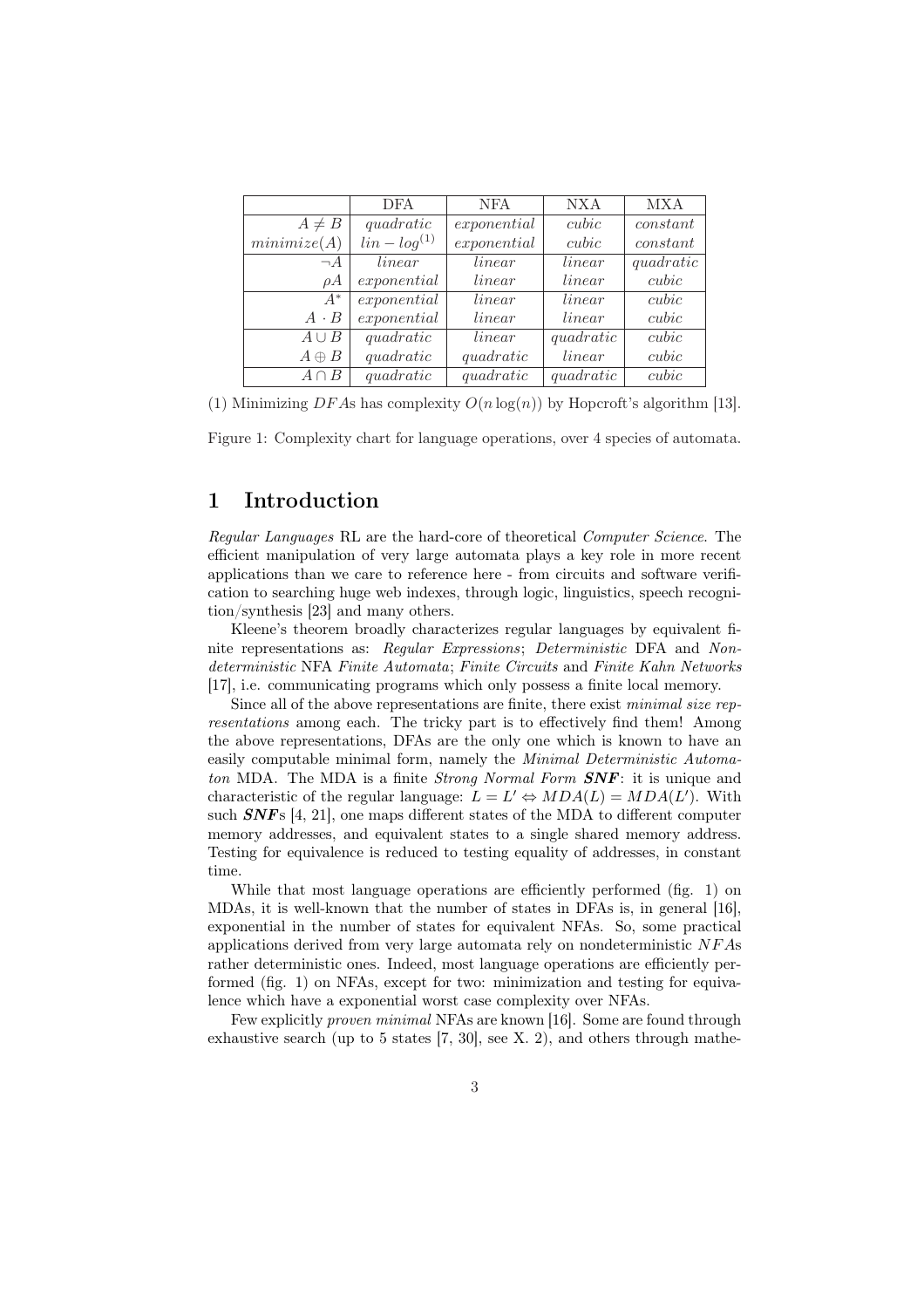

The language  $O \subset O^*$  over the one-letter alphabet  $\{0\}$  is equivalently defined by:  $O = \{0^n : (n \mod 7) \in \{0, 1, 2, 4\}\}\.$  The graph of its minimal deterministic automaton  $MDA(O)$  is drawn above to the left. The graph of its minimal nondeterministic Xor automaton  $MXA(O)$  is to the right.

Figure 2: Single letter alphabet, an example from [32].

matical arguments [29]. Yet minimizing NFAs or computing their equivalence has remained computationally intractable [15] for well over half a century [18].

### 1.1 Contributions

Our contribution is to show that, unlike NFAs, non-deterministic Xor automata NXA [8, 31] have a unique minimal form which can be effectively computed through linear algebra. Our minimization algorithm proceeds in two mirror passes; it has a cubic bit-level time complexity, and it only requires quadratic memory, once we compute in-place.

The result is new for alphabet sizes over two letters. It is known for the single letter alphabet, where minimization is achieved in [32] by reduction to linear feed-back shift registers and the Berlekamp-Massey algorithm [22] (fig. 2).

We finally show that all the language operations which are efficiently performed over  $NFAs$  are also efficiently performed over  $NXAs$  (fig. 1), while keeping an efficient equivalence test and minimization procedure.

## 1.2 Example X

We illustrate the various constructions in this paper through the example of language  $\mathbf{X} \subset \{0,1\}^*$ , which is equivalently defined here in various ways.

**X** 1 Our regular example language is first defined by  $X = \Lambda(REX)$ , from the regular expression:  $REX = (1 + 0 \cdot (1 + 0 \cdot 0))^* + (1 + 0 \cdot (1 + 0 \cdot 0))^* \cdot 0$ . Note that the regular expression REX is un-ambiguous, and both its OR and XOR interpretations (see sect. 4.1) coincide:  $\mathbf{X} = \Lambda_{\cup}(REX) = \Lambda_{\oplus}(REX)$ .

X 2 (Minimal NFA for X) An enumeration of all languages recognized by NFAs with 2 states or less shows that  $X$  is not one of them. So, the following



3 states NFA for X is minimal: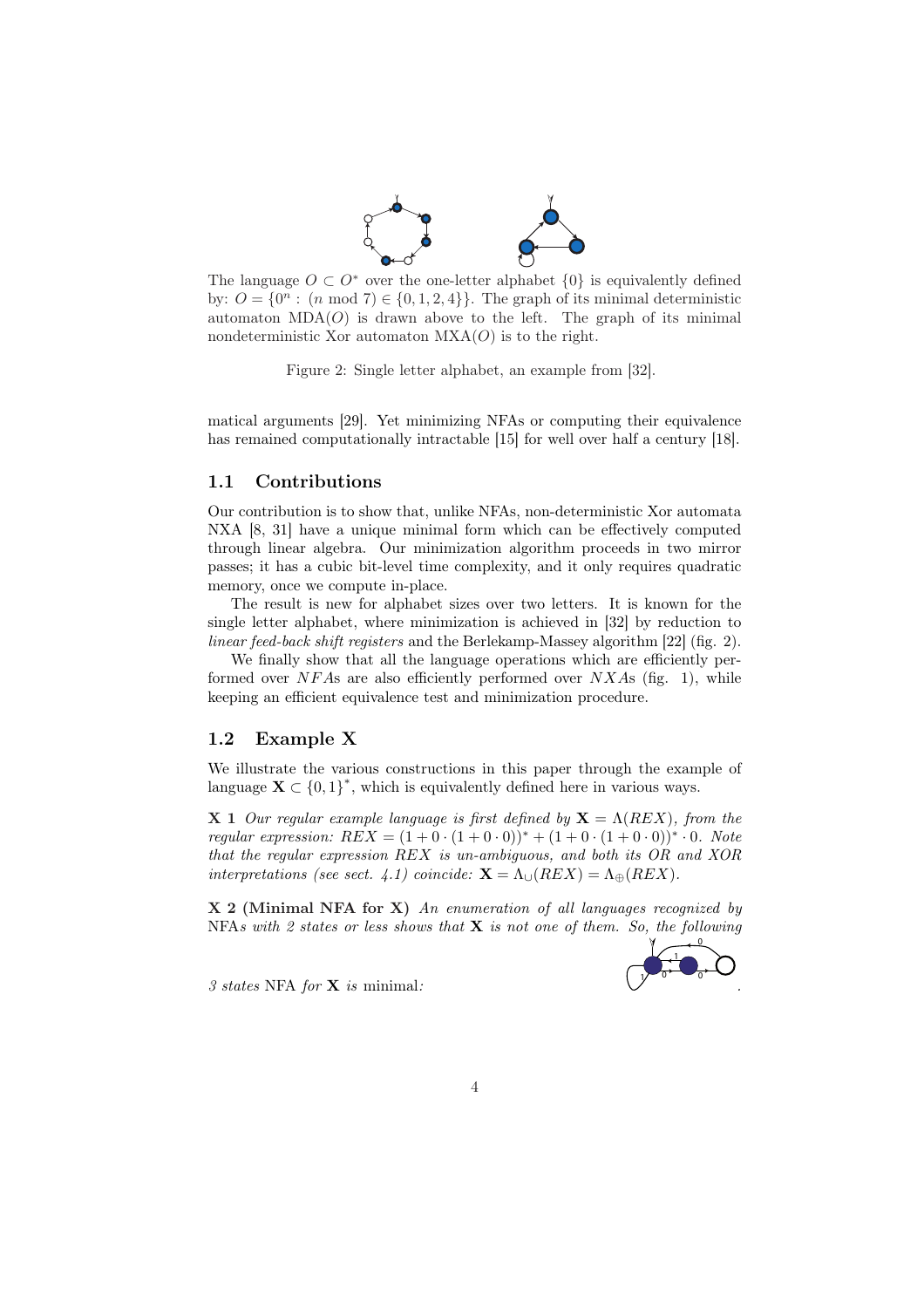## 1.3 Plan

Section 2 introduces some notations and concepts from the classical theory of regular languages, including the MDA. Section 3 defines the dimension of a regular language, and its MXA. Section 4 introduces nondeterministic Xor automata by their matrix representations. Section 5 characterizes minimal NXAs, and present efficient algorithms for operating on MXAs, and we conclude in section 6.

## 2 Regular Languages

The purpose of this section is to establish the terminology and notations used here for *classical* automata theory.

## 2.1 Letters and Words

Our alphabet  $A = \{0 \cdots \alpha - 1\}$  has  $\alpha = |A| > 0$  letters:  $l \in [0 \cdots \alpha - 1]$ . Note that letters are ordered by  $0 < \cdots < \alpha - 1$ , when  $\alpha > 1$ .

**Note:** Our reader will focuss on the binary alphabet  $\mathcal{A} = \mathbf{B} = \{0, 1\}$ , to gain insights and loose no generality. The special case of the unary alphabet  $\alpha = 1$  is treated in details by [32].

A word  $u \in \mathcal{A}^n$  has  $n = |u|$  letters  $u_i \in \mathcal{A}$ :  $u = u_1 \cdot \dots \cdot u_n$ .

The *empty* word  $\epsilon \in \mathcal{A}^0$  is the one and only of length  $0 = |\epsilon|$ .

Finite words  $\mathcal{A}^* = \bigcup_{n \in \mathbb{N}} \mathcal{A}^n$  form a *Monoid* under *concatenation*:

 $\forall u, v, w \in \mathcal{A}^* : u = \epsilon \cdot u = u \cdot \epsilon \text{ and } (u \cdot v) \cdot w = u \cdot (v \cdot w).$ 

The mirror  $\rho(u_1 \cdots u_n) = u_n \cdots u_1$  reverses the order of letters in  $u \in \mathcal{A}^n$ .

Note that  $|u \cdot v| = |u| + |v|$  and  $\rho(u \cdot v) = \rho(v) \cdot \rho(u)$  for all  $u, v \in \mathcal{A}^*$ .

The *null* word  $\emptyset$  is such that:  $\forall u \in \mathcal{A}^* : \emptyset = \emptyset \cdot u = u \cdot \emptyset$ ; as for its length, we find that  $|\emptyset| = \log_2(0) = -\infty$ .

Total Orders on Words Lexicographic total orders on finite words are wellknow, but the terminology varies between authors - e.g. [19, 9].

**Definition 1** The prefix order  $\prec$  is defined on words  $u, v \in A^*$  by:

- 1. If  $|u| < |v|$  then  $u \prec v$ .
- 2. If  $|u| = |v|$ , extract the first letters  $u = l \cdot u'$ ,  $v = l' \cdot v'$  with  $l, l' < \alpha$ , and  $let u \prec v \Leftrightarrow (l < l') \cup ((l = l') \cap (u' \prec v')).$ We define:  $u \prec v \Leftrightarrow (u \prec v) \cup (u = v)$ .
- 3. The suffix order  $\langle s \rangle$  is given by mirror:  $\forall u, v \in \mathcal{A}^* : u \langle v \rangle \Leftrightarrow \rho u \langle v \rangle$ We define:  $u \leq v \Leftrightarrow (u < v) \cup (u = v)$ .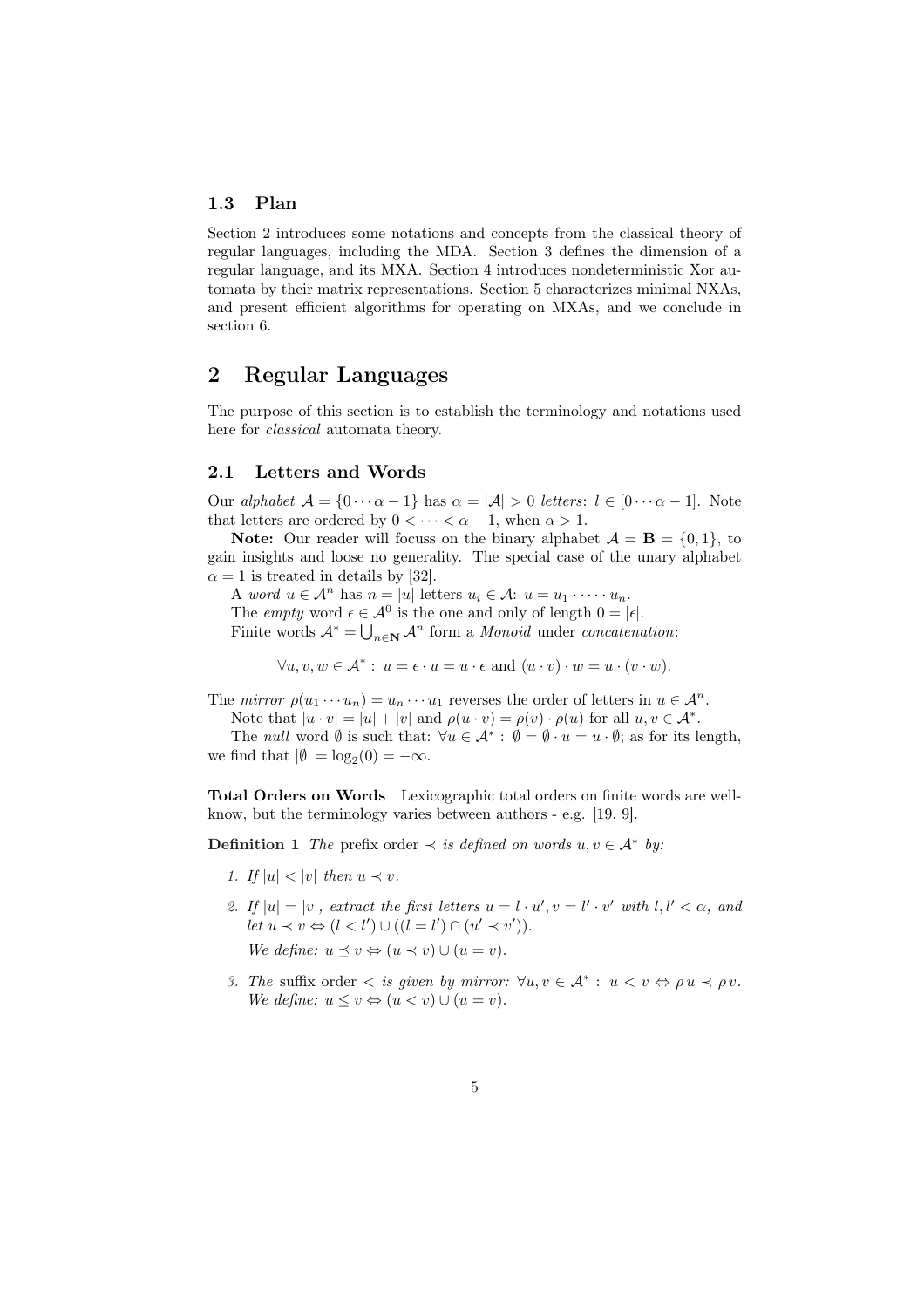Both orders are total and well-founded [19]. For the binary alphabet, we find:

$$
\emptyset \prec \epsilon \prec 0 \prec 1 \prec 00 \prec 01 \prec 10 \prec 11 \prec 000 \prec 001 \prec \cdots
$$

 $\emptyset < \epsilon < 0 < 1 < 00 < 10 < 01 < 11 < 000 < 100 < \cdots$ 

Using the integer order symbol  $\lt$  rather than, say  $\lt'$  to denote the suffix order is justified by showing next that:  $\forall u, v \in \mathcal{A}^* : u \leq v \Leftrightarrow \mathbf{N}(u) \leq \mathbf{N}(v) \Leftrightarrow \rho u \leq \rho v$ .

Word Number Numbering words by successive integers  $\mathbf{x}(\emptyset) = 0$ ,  $\mathbf{x}(\epsilon) =$  $1, \cdots$  establishes a one-to-one correspondence, between finite (or null) words  $\mathcal{A}^* \cup \emptyset$  and integers **N**, with both of the above orders.

Definition 2 (Suffix Number) The suffix number  $N(u) \in N$  of a finite (or null) word  $u \in W = \mathcal{A}^* \cup \emptyset$  counts the number  $\mathbf{N}(u) = |\{v \in W : v < u\}|$  of words which precede u in suffix order. Each finite word  $u \in A^*$  has a unique number  $n = s(u) \in \mathbb{N}^+$ , and conversely we let  $w(n) = u$ .

**Note:** An explicit formula for word  $u = u_0 \cdots u_{l-1} \in \mathcal{A}^l$  of length  $l = |w|$  is

$$
n = \mathbf{N}(u) = 1 + \sum_{k < l} (1 + u_k) 2^k = 1 + \frac{b^l - 1}{b - 1} + \sum_{k < l} u_k 2^k.
$$

So, *n* is one off  $(u\eta = \mathbf{x}(u) - 1)$  the *reversed bijective interpretation*: [9], ch. V. In the binary alphabet  $2 = \alpha$ , word  $w = w_0 \cdots w_{l-1} \in \mathbf{B}^l$  is numbered by the integer  $n = N(w) \in \mathbb{N}^+$  whose binary representation  $\text{bin}(n) = w \cdot 1$  concatenates

If to the right of w, i.e.  $n = N(w) = \sum_{k \leq l} w_k 2^k + 2^l$ . Conversely, we write  $n = \sum_{k \leq l+1} n_k 2^k$  in binary to extract  $\text{bin}(n) = n_0 \cdots n_{l-1} \cdot 1$ ; we remove the most significant 1 bit and keep the rest:  $w(n) = w \cdot 1^- = n_0 \cdots n_{l-1}$ .

In general, def. 2 establishes an isomorphism between finite words  $u, u' \in$  $\mathcal{A}^* = \mathbf{w}(\mathbf{N}^+)$  and positive integers  $n, n' \in \mathbf{N}^+ = \mathbf{w}(\mathcal{A}^*)$ , such that

$$
u < u' \Leftrightarrow \mathbf{N}(u) < \mathbf{N}(u') \text{ and } n < n' \Leftrightarrow \mathbf{w}(n) < \mathbf{w}(n').
$$

In this paper, suffix numbering lets us use integer  $n = N(u) \in \mathbb{N}^+$  rather than word  $u = w(n) \in A^*$  as an index to tables, matrices and series. To remain consistent, we also extend word operations to integers:

Definition 3 (Integer Mirror and Concatenation) Let the positive integers uniquely number finite words in  $\mathcal{A}^*$  by def. 2. For  $n, n' \in \mathbb{N}^+$ , we define:

- The lexicographic order by  $n \prec n' \Leftrightarrow \mathbf{w}(n) \prec \mathbf{w}(n').$
- The mirror by  $\rho(n) = \mathbf{N}(\rho(\mathbf{w}(n)))$ .
- The concatenation by  $n \cdot n' = \mathbf{N}(\mathbf{w}(n) \cdot \mathbf{w}(n')).$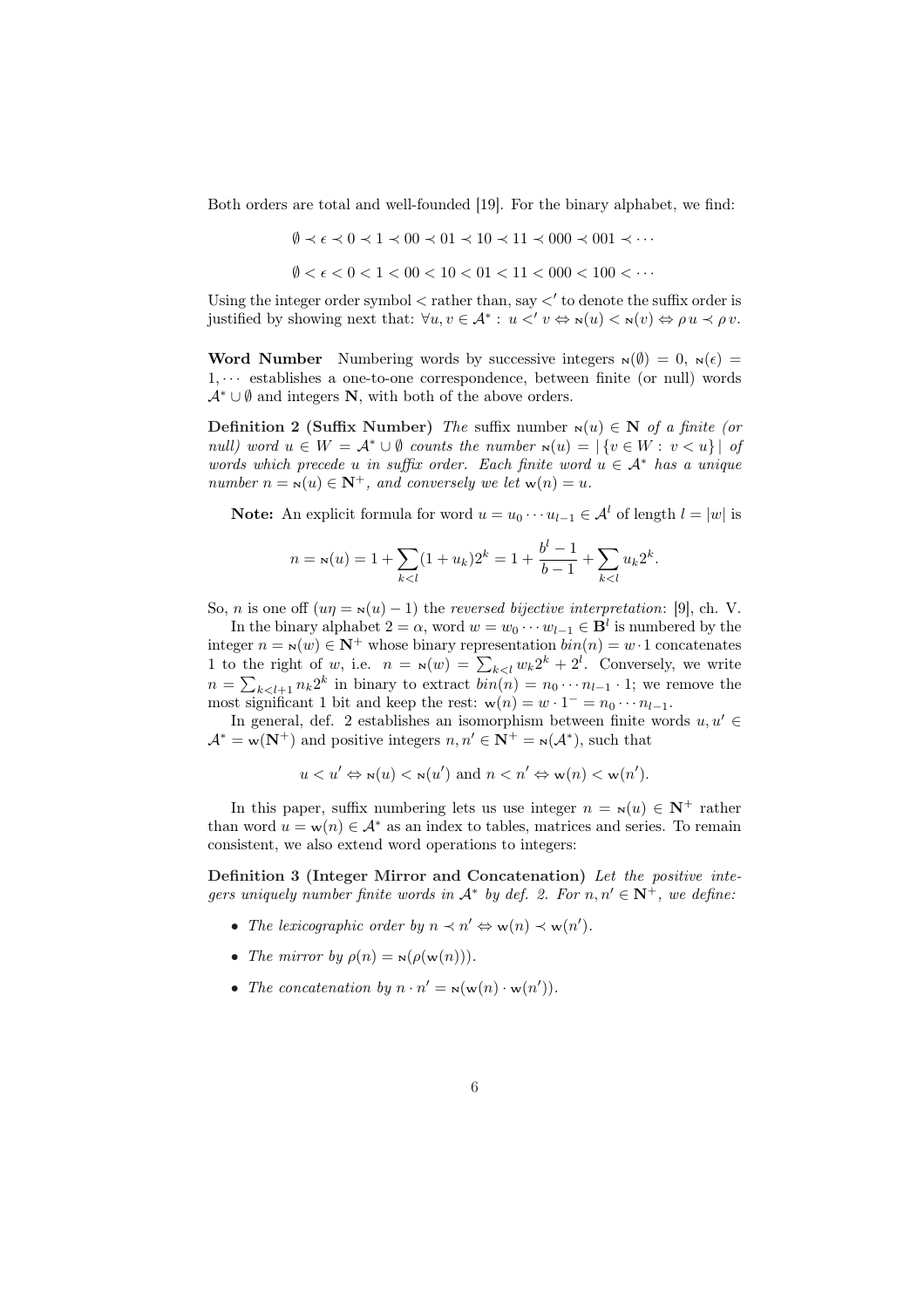Both lexicographic  $\prec$  and integer order  $\prec$  apply to both integers and words:  $w(n) < w(n') \Leftrightarrow n < n'$  and  $w(n) \prec w(n') \Leftrightarrow n \prec n'$ . Both orders are total and well-founded.

Mirror is an involution over the integers:  $\forall n \in \mathbb{N} : n = \rho \rho(n)$ . In the case of the binary  $\alpha = 2$  alphabet, mirror is the well-known *odd-even* permutation [20].

Positive integers form a Monoid under concatenation. For the binary alphabet  $\alpha = 2$ , an explicit formula for the concatenation of  $n, m > 0$  is:

 $n \cdot m = n + 2^{l}(m - 1)$  where  $l = |n| = \lfloor \log_2(n) \rfloor$ .

#### 2.2 Languages

A language is a (possibly infinite) set  $L = \{u : u \in \mathcal{A}^*\} \subseteq \mathcal{A}^*$  of finite words. We identify the empty language with the null word:  $\{\} = \emptyset$ .

Mirror  $\rho L = \{\rho(v) \in A^* : v \in L\}$  is an involution  $L = \rho \rho(L)$  over  $L \subseteq A^*$ . So is the set-theoretic *complement*  $\neg L = \{v \in \mathcal{A}^* : v \notin L\}$ :  $L = \neg\neg(L)$ .

Languages are a Monoid under concatenation:  $L \cdot L' = \{u \cdot u' : u \in L, u' \in L'\}.$ 

The star  $L^* \subseteq A^*$  of a language  $L \subseteq A^+$  (i.e.  $\epsilon \notin L$ ) is the least solution The star  $L \subseteq A$  of a language  $L \subseteq A$  (i.e.  $\epsilon \notin L$ ) is the least solution<br>of the equation  $L^* = \epsilon \cup (L \cdot L^*)$ , namely  $L^* = \sum L^N$  where  $L^0 = \epsilon$  and  $L^{N+1} = L \cdot L^N$  for  $N \in \mathbb{N}$ .

It is well-known [12] that languages form a Boolean Algebra under set operations: complement ¬, intersection ∩ and union ∪. The Boolean Algebra is isomorphic to that of the subsets of the integers. This follows by identifying languages with integer sets through def. 2.

Languages form a *Boolean Ring* [12] under intersection  $\cap$  and exclusive sum

$$
L \oplus L' = \{ u \in \mathbf{B}^* : u \in L \cup L', u \notin L \cap L' \} = (L \cap \neg L') \cup (\neg L \cap L').
$$

A Boolean ring is one in which the sum is self-inverse  $\emptyset = L \oplus L$  (minus equals plus) and the product is idempotent  $L = L \cap L$  (square is the identity).

Definition 4 (Suffix, Prefix) Let  $L \subseteq A^*$  be a language over alphabet A.

- The suffix  $u \in A^*$  of L is the language:  $u^- \cdot L = \{v \in A^* : u \cdot v \in L\}.$
- Let suff(L) =  $\bigcup_{u \in A^*} (u^- \cdot L)$  denote the set of all the suffixes of L.
- The prefix  $u \in A^*$  of L is the mirror  $L \cdot u^- = \rho(u^- \cdot \rho(L))$ , that is  $L \cdot u^- = \{v \in \mathcal{A}^* : v \cdot u \in L\}.$  We let  $\text{pref}(L) = \rho(\text{suff}(\rho(L))).$

#### 2.3 Truth Table and Matrix

We first represent a language by its infinite binary characteristic table.

Definition 5 (Truth Table) The truth-table truth(L)  $\in$  F<sub>2</sub>[∞] of a language  $L \subseteq \mathcal{A}^*$  is the infinite binary vector truth $(L) = [L_1 \cdots L_n \cdots]$  defined, for  $n > 0$ by  $L_n = 1 \Leftrightarrow w(n) \in L$ .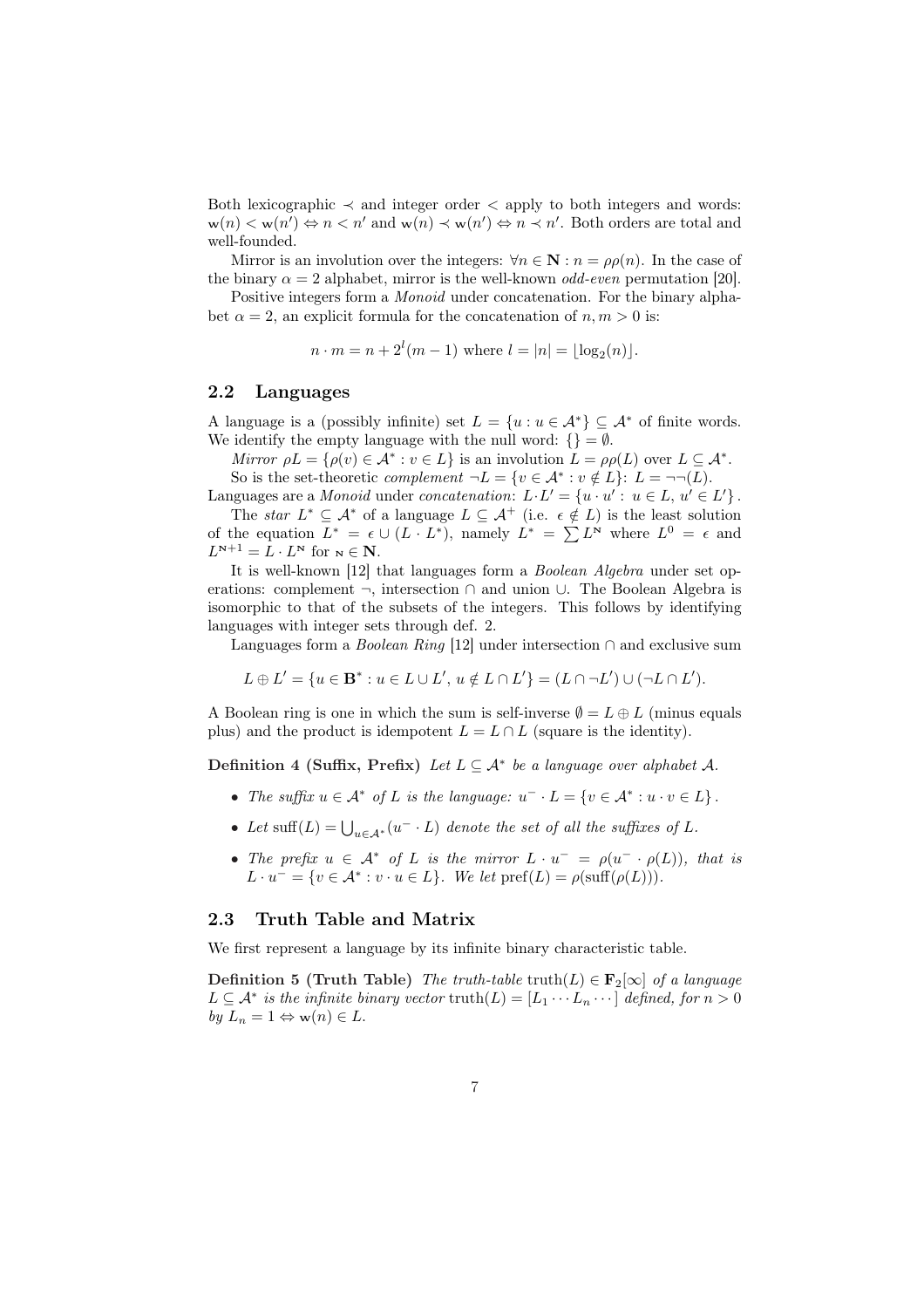$$
\text{mat}(\mathbf{X}) = \begin{bmatrix} 1110111101 \cdots \\ 1011101100 \cdots \\ 1110111101 \cdots \\ 0101010001 \cdots \\ 1110111101 \cdots \\ 1011101100 \cdots \\ 1110111101 \cdots \\ 1110111101 \cdots \\ 0000000000 \cdots \\ \cdots \end{bmatrix} . \tag{1}
$$

Figure 3: The truth-matrix of language X.

X 3 The truth-table of our example language is

truth( $X$ ) = [111011111011111110001 · · · ].

The truth table is a *Strong Normal Form* for  $L, L' \subseteq A^*$ :

$$
L = L' \Leftrightarrow \text{truth}(L) = \text{truth}(L').
$$

Infinite binary vectors form a Boolean Ring  $\langle \oplus, \cap \rangle$  under the bit-wise operations, defined for  $a, b \in \mathbf{F}_2$  by  $a \cap b = ab$  and  $a \oplus b = a + b - 2ab = a + b \pmod{2}$ . They form a Boolean Algebra  $\langle \neg, \bigcup, \bigcap \rangle$  if we let  $\neg a = 1 - a$  and  $a \cup b = a + b - ab$ .

Proposition 1 The truth-table is an isomorphism between the Boolean Ring and Algebra over languages  $L, L' \subseteq A^*$ , and those over infinite binary vectors:

truth( $\neg L$ ) =  $\neg \text{truth}(L)$ ,  $\mathcal{O}$  = truth $(L) \oplus \text{truth}(L),$ truth $(L \cup L') = \text{truth}(L) \cup \text{truth}(L), \quad \text{truth}(L \cap L)$  $\mathcal{O}$  = truth $(L) \cap \text{truth}(L)$ .

f We now represent a language by the truth-tables of its suffixes/prefixes.

Definition 6 (Truth Matrix) The truth-table mat(L)  $\in$   $\mathbf{F}_2[\infty,\infty]$  of  $L \subseteq \mathcal{A}^*$ is the infinite binary matrix  $\text{mat}(L) = [L_c^r \in \mathbf{F}_2 : r, c > 0]$  defined by

$$
L_c^r = 1 \Leftrightarrow \mathbf{w}(\rho(r) \cdot c) \in L.
$$

**Note:** For a binary alphabet, the third row  $L_{1}^3$  = truth $(1 - L)$  of the truthmatrix mat L is identical to the *automatic sequence* associated to  $L \subseteq A^*$  by [1, 6]. Although  $L^3$  is not a normal form for L, [6] shows that the *automatic se*quence of a regular language is algebraic, i.e. root of some polynomial equation. It is further shown in [33, 34] that table  $\tau L = L_1^1$ . is algebraic if and only if L is regular, and that the characteristic  $P = \text{pol } (L)$  is a finite  $\text{SNF}: P$  is the minimal polynomial which has table  $Y = \text{truth}L$  for root  $0 = P(Y) \pmod{2}$ .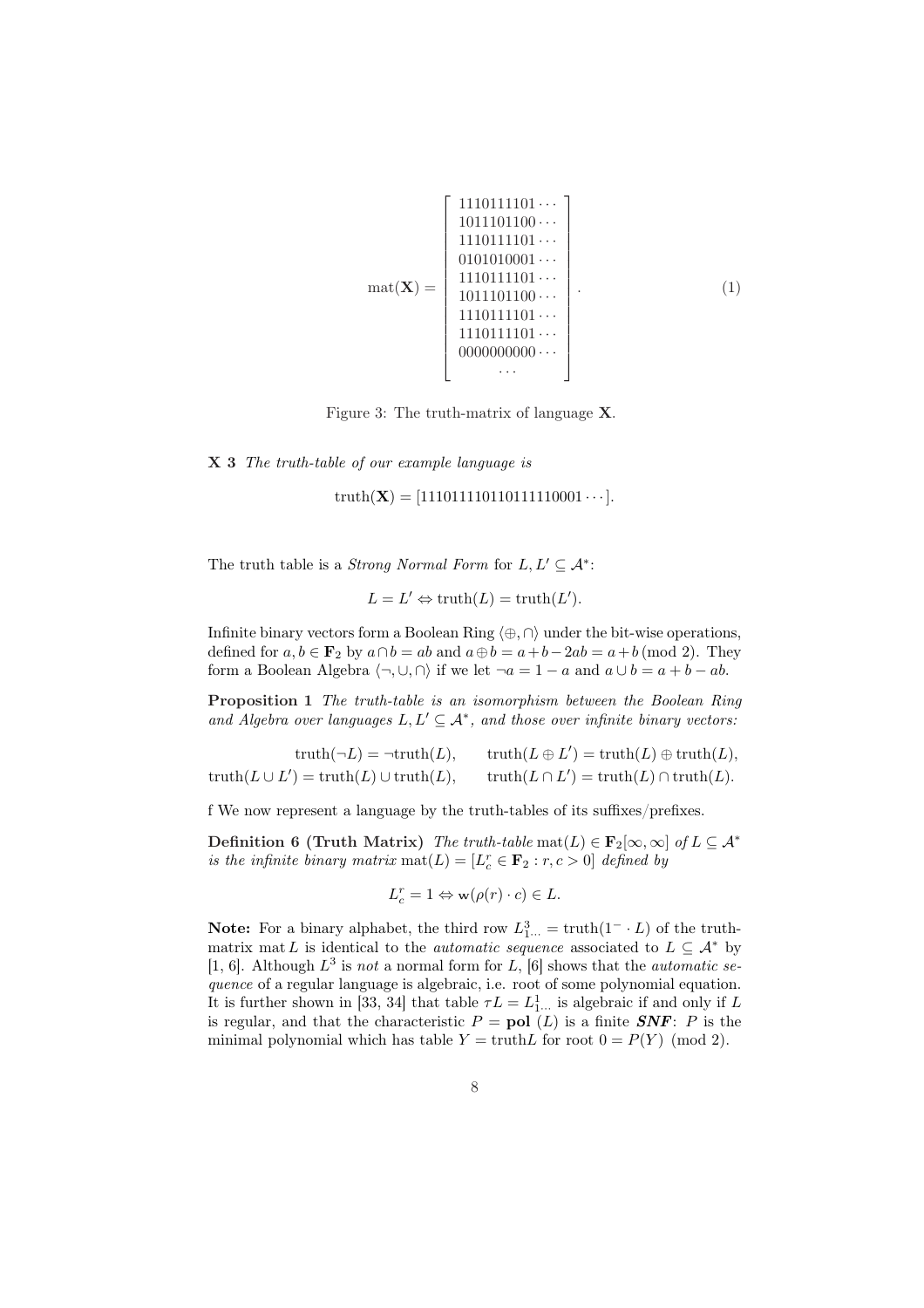The truth matrix is again a *Strong Normal Form* for  $L, L' \subseteq A^*$ :

$$
L = L' \Leftrightarrow \text{mat}(L) = \text{mat}(L').
$$

Indeed, row one of  $\text{mat}(L)$  is the truth table  $[L_1^1 \cdots L_N^1 \cdots] = \text{truth}(L)$  of L. Note: : The formula of the truth matrix contains a mirror, whereas Hankel's matrix which is defined by  $H[i, j] = 1 \iff w_i \cdot w_j \in \mathcal{L}$  by Fliess [10] doesn't. The following result shows the significance of the mirror in the truth table.

**Proposition 2** Let  $[L_c^r : r, c > 0] = \text{mat}(L) \in \mathbf{F}_2[\infty, \infty]$  be the truth matrix of language  $L \subseteq \mathcal{A}^*$ . For all  $r, c > 0$ :

- 1. Row r of mat(L) is the truth table truth( $\rho(r)^{-} \cdot L$ ) of the suffix language  $u^- \cdot L$ , for word  $u = \rho \mathbf{w}(r)$ .
- 2. Column c is the the truth table of the suffix  $u^- \cdot \rho L$ , for  $u = w(c)$ .
- 3. Matrix bit  $L_c^r$  derives from the first row (or column) by:

$$
L_c^r = L_{\rho r \cdot c}^1 = L_1^{r \cdot \rho c}.
$$

4. The truth matrix of the mirror language is the transposed of the truth *matrix:* mat $(\rho(L)) = \text{mat}(L)^{tr}$ .

Proof: Points 1 and 3 follow by definition:  $\text{mat}(L)_{r,c} = 1 \iff pr.c \in L$  for  $r, c \in \mathbb{N}$ . Points 1 and 3 follow by mirror:  $\rho(\rho r.c) = \rho c \cdot r \in \rho L$ . Q.E.D.

### 2.4 Regular Languages

Automata Theory [14, 24, 26] characterizes Regular Languages  $L \in \mathbb{RL}$  by equivalent finite representations as regular expressions or automata (deterministic or not). The following classic result gives us an intrinsic characterization:

Theorem 1 (Nerode [25], Moore [24]) Language  $L \subseteq A^*$  is regular  $L \in$ RL if and only if it has finitely many  $s = |\text{suffix} (L)| \in \mathbb{N}$  suffix languages suff  $L =$  ${u^-}.L: u \in \mathcal{A}^*$ . Integer s is the minimal number of states among all (complete) deterministic automata which accept L.

It follows from prop. 2 that  $s = |\text{suffix}(L)|$  is equal to the number of different rows in the truth-matrix mat(L):  $s = |\{L^r : r > 0\}|$ . Indeed, suffix  $u \in A^*$  of L is uniquely identified by row  $n = N(\rho u) > 0$  of the truth-matrix:

 $L^n = \text{truth}(u^-.L)$  where  $u^-.L = \{v : u \cdot v \in L\}.$ 

Definition 7 (Regular Index) Let  $L \in \mathbb{RL}$  be a regular language, with  $s =$  $|\text{suffix languages, corresponding to } s = |\{L^r : r > 0\}| \text{ different}$ rows in the truth-matrix  $\text{mat}(L)$ .

• The minimal access path to row  $L^n$  is map(n) = min  ${k : L^k = L^n}$ .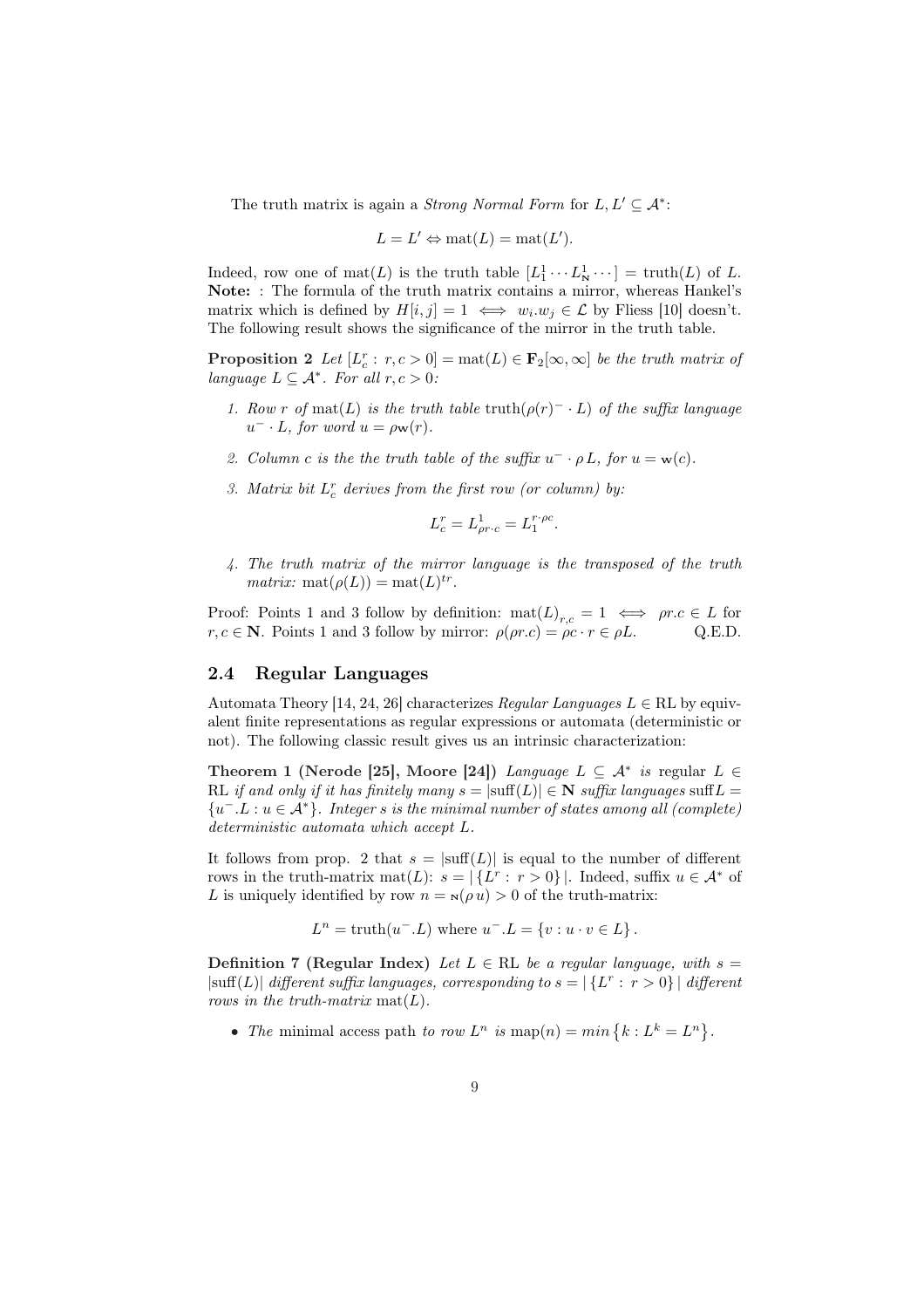• The regular index of L is the sequence index(L) =  $[n_1 \cdots n_s]$  obtained by sorting all minimal pathes  $\{ \text{map}(n) : n > 0 \} = \{ n_1 \cdots n_s \}$  in increasing order:  $n_1 < n_2 < \cdots < n_s$ ; clearly  $1 = n_1$ , since  $L = L^1$ .

**Note:** Since  $s = \text{index}(L)$ , the *regular index* is a refined version of the classical definition in [25] who uses  $s = |\text{suffix}(L)|$ . Through the mirror, index words  $u_k = \rho \mathbf{w}(n_k)$  uniquely appear in lexicographic order:  $u_1 = \epsilon \prec u_2 \prec \cdots \prec u_s$ .

**X** 4 The regular index of our example language is index( $X$ ) = [1, 2, 4, 9], which correspond to the suffixes:  $X^1 = \mathbf{X}$ ,  $X^2 = \mathbf{X} \oplus 0\mathbf{X}$ ,  $X^4 = 0\mathbf{X}$  and  $X^9 = \emptyset$ .

## 2.5 Minimal Deterministic Automaton MDA

Our reader will accept that the following definition of the MDA precedes the formal introduction of deterministic automata in sect. 4.2.

Definition 8 (Minimal Deterministic Automaton) Let  $L \in \mathbb{RL}$  be a regular language, with regular index(L) =  $[n_1 \cdots n_s]$ , and minimal access path map(n)  $\in$  index(L) for  $n > 0$ . The Minimal Deterministic Automaton  $A =$  $(s, I, T(), F) = MDA(L)$  for L is:

- 1. The states  $S = \{n_1, \dots, n_s\}$  are the elements index(L) =  $[n_1 \cdots n_s]$ .
- 2. The initial state is  $I = 1 = n_1$ .
- 3. The final (accepting) states are  $F = \{n_k : \epsilon \in L^{n_k}\} \subseteq S$ .
- 4. Transition  $q' = T_l(q)$  is defined by  $q' = \text{map}(l + b \times q) \in S$ , for each letter  $l < \alpha$  and state  $q = \text{map}(q) \in S$ .

Note: The MDA is classically [24] defined up to state isomorphism. Definition 8 makes it unique, and a *Strong Normal Form* for regular languages  $L, L' \in \mathbb{RL}$ :

$$
L = L' \Leftrightarrow \text{MDA}(L) = \text{MDA}(L').
$$

The dual normal form for  $L \in \text{RL}$  is the mirror  $MDA(\rho L)$ , with  $r = |index(\rho L)|$ states. Yet, r is exponential in s for  $U_n = \mathbf{B}^n \cdot 1 \cdot \mathbf{B}^*$ , and conversely for  $\rho U_n$ .

 $X 5$  The MDA of  $X$  is represented by the graph in fig. 4.

## 3 Regular Dimension

A set  $S = \{L(1) \cdots L(n) \cdots\}$  of languages  $L(n) \subseteq A^*$  generates a vector space  $V = \mathbf{F}_2 \langle S \rangle = \{ \bigoplus_{i \in S} L(i) : S \subseteq \mathbf{N}^+ \},$  under the exclusive set sum  $\oplus$  and the (trivial) scalar product:  $0 \times V = \emptyset$  and  $1 \times V = V$ .

By prop. 1, the vector space  $V = \mathbf{F}_2\langle S \rangle$  generated by languages in S is isomorphic to the vector space  $V' = \mathbf{F}_2(\text{truth}(L) : L \in S)$  generated by their truth-tables truth $(L) \in \mathbf{F}_2[\infty]$ .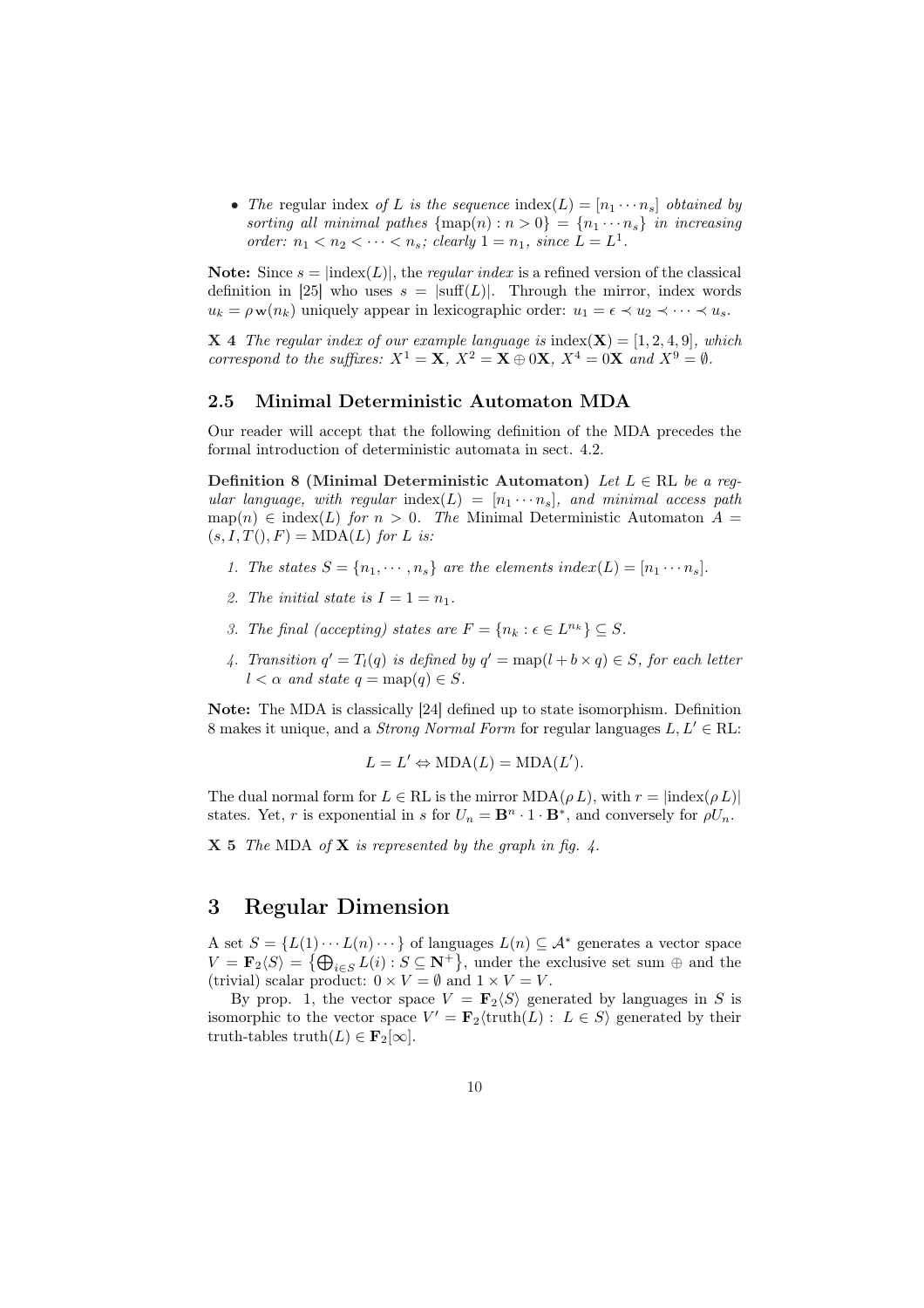

Figure 4: The labeled graph representations of  $MDA(X)$  and  $MXA(X)$ .

The dimension  $d = \dim(V) = |\text{base}(V)|$  of a finite vector space  $V = \mathbf{F}_2\langle S \rangle$  is the minimal size of any base for  $V$ . By th. 1, the truth-matrix of  $L$  has finitely many different rows if and only if  $L \in \mathrm{RL}$  is regular. It follows that the infinite truth-matrix mat(L) has a finite rank over  $\mathbf{F}_2$  if and only if  $L \in \mathrm{RL}$ .

Definition 9 (Regular Dimension) The dimension  $d = \dim(L) \in N$  of a regular language  $L \in \mathrm{RL}$  is the rank of the truth-matrix:

 $d = \dim(L) = \text{rank}_{\mathbf{F}_2}(\text{mat}(L)).$ 

**Proposition 3** The dimension  $d = \dim(L)$  of a regular language  $L \in \mathbb{RL}$  is equivalently characterized by:

- 1.  $d = \text{rank}_{\mathbf{F}_2}(\text{mat}(L))$  the rank of the truth matrix over  $\mathbf{F}_2$ .
- 2.  $d = \dim(\rho L)$  is the dimension of the mirror language.
- 3.  $d = \dim \mathbf{F}_2(\text{suffix}(L))$  is the dimension of the suffix vector space.
- 4.  $d = \dim \mathbf{F}_2\langle \text{pref}(L)\rangle$  is the dimension of the prefix vector space.

Proof: Def. (1) is definition 9. By prop. 2, the truth-matrix of the mirror language is the transposed matrix of  $text(L)$ . Standard linear algebra [12] shows that the rank of a matrix is invariant by transposition, hence (2). Likewise, the rank of a matrix is equal to the dimension of the vector space generated by its rows or columns, hence (3) and (4).  $Q.E.D.$ 

#### 3.1 Regular Base

The following algorithm computes the dimension of a regular language by extracting a minimal base from the suffixes.

Algorithm 1 (Regular Base) Let  $L \in \mathbb{RL}$  be a regular language, with regular index $(L) = [n_1 \cdots n_s]$  and map $(n) \in \text{index}(L)$  for  $n > 0$ . Let  $V =$  $\mathbf{F}_2\langle L^{n_1}\cdots L^{n_s}\rangle$  be the vector space generated by the s different suffix languages. For  $k \in [1 \cdots s]$ , we compute:

- 1. The dimension  $d_k = \dim V_k \leq k$  of the vector space  $V_k = \mathbf{F}_2 \langle L^{n_1} \cdots L^{n_k} \rangle$ .
- 2. The minimal base(k) =  $[B(1) \cdots B(d_k)]$  such that  $\mathbf{F}_2$  $\langle$ base(k)) =  $\mathbf{F}_2$  $\langle V_k \rangle$ .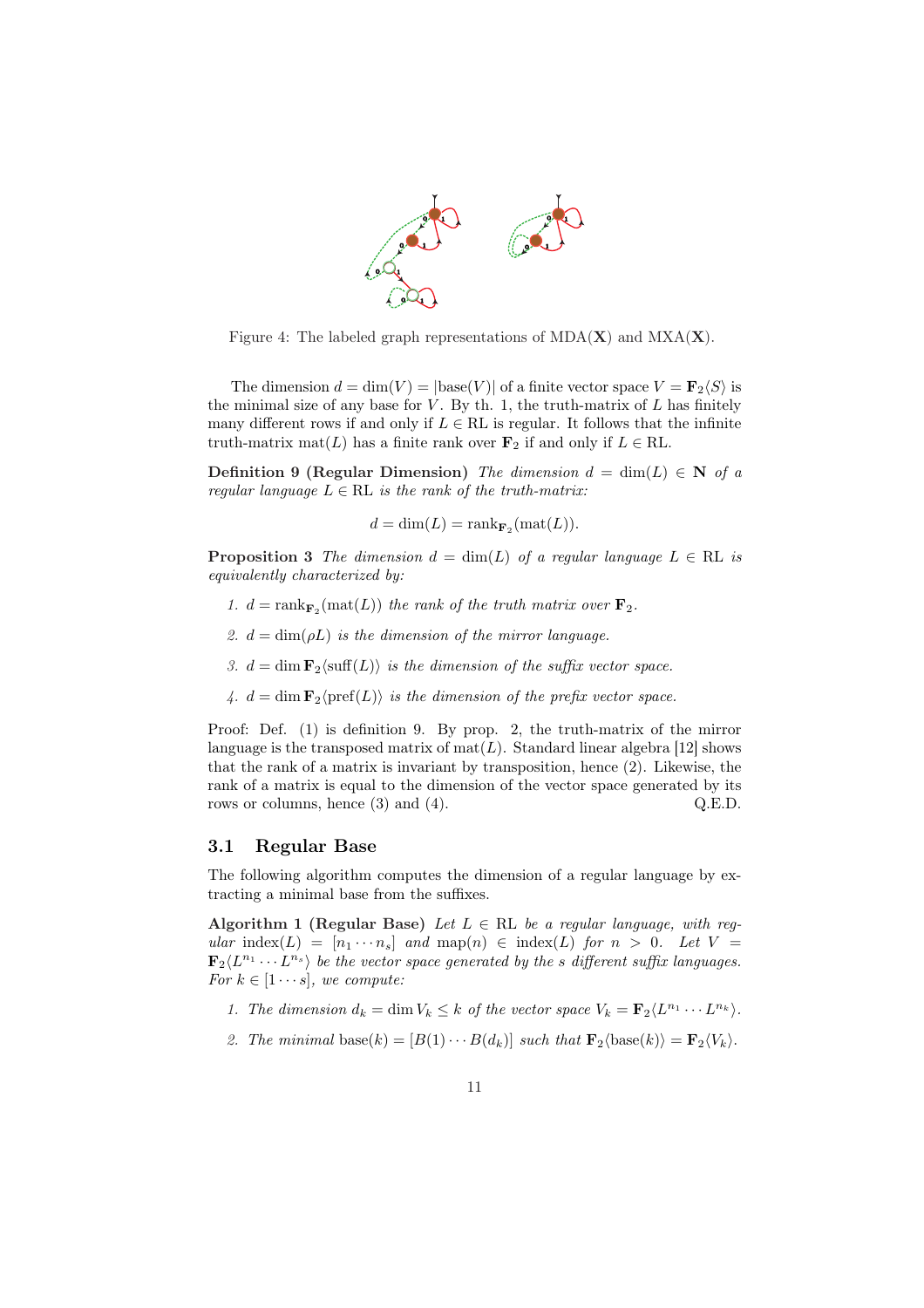3. The unique decomposition  $ud(k) \subseteq \{1 \cdots d_k\}$  s.t.  $L^{n_k} = \bigoplus_{i \in ud(k)} B(i)$ .

The process is initialized by:  $(d_0 = 0, \text{base}_0 = \emptyset, \text{ud}(0) = 0)$ . We compute  $(d_k,$  $B(k)$ , ubd $(k)$ ) at stage  $k \in [1 \cdots n]$  by considering two cases:

Case  $L^{n_k} \notin V_k = \mathbf{F}_2 \langle \text{base}(k-1) \rangle$  We let:  $d_k = d_{k-1} + 1$ ;  $base_k = base_{k-1} \cup$  $B(k), B(k) = L^{n_k}; u d(k) = \{k\}.$ 

Case  $L^{n_k} \in V_k = \mathbf{F}_2$ (base $(k-1)$ ) We let:  $d_k = d_{k-1}$ , base $k = base_{k-1}$  and  $L^{n_k} \in V_k = \mathbf{F}_2(\text{base}(k-1))$  we let:  $a_k = a_{k-1}$ ,  $\text{base}_k = \text{base}_{k-1}$  and  $d(k) = S \subseteq \text{base}_{k-1}(L)$  is the unique decomposition  $L^{n_k} = \bigoplus_{i \in S} B(i)$ .

At stage s, we find: the dimension  $d = d_n = \dim(V)$ , the Regular Base base(V) =  $[B(1) \cdots B(d)] = [L^{b_1} \cdots L^{b_d}]$  and the unique base decomposition  $\text{base}(V) = [B(1) \cdots B(d)] = [L^1 \cdots L^{n}]$  and the unique base decomposition  $\text{index}(n) = bd(\text{map}(n)) \subseteq \{1 \cdots d\}$  such that  $L^n = \bigoplus_{i \in \text{ubd}(n)} L^{b_i}$  for all  $n > 0$ .

**X 6** The dimension of language **X** is  $2 = \dim(X)$ , and its regular base is base( $\mathbf{X}$ ) = [ $\mathbf{X}, X^2$ ] since (see  $\mathbf{X}_4$ )  $X^2 = \mathbf{X} \oplus 0 \cdot \mathbf{X}$  and  $X^4 = \mathbf{X} \oplus X^2$ .

## 3.2 Minimal Xor Automata

We anticipate again on the formal definition of automata in sec. 4, and use alg. 1 to construct the minimal non-deterministic Xor automaton  $MXA(L)$  of the regular language  $L \in \text{RL}$ . We then relate  $\text{MXA}(L)$  to  $\text{MDA}(L)$ .

Definition 10 (Minimal Xor Automaton) Let  $L \in \mathbb{RL}$  be a regular language, with dimension  $d = \dim(L)$ , regular base base $(L) = [L^{b_1} \cdots L^{b_d}]$  and unique base decomposition  $ubd(n) \subseteq \{b_1 \cdots b_d\}$  for  $n > 0$ .

The Minimal Xor Automaton  $A = MXA(L) = (d, I, T(), F) \in NXA$  is:

- 1. The states  $S \subseteq B$  are subsets of  $\mathcal{B} = \{b_1, \cdots, b_d\}.$
- 2. The initial state is  $I = \{1\} = \{b_1\}.$
- 3. Transition  $q' = T_l(q)$  is defined by  $q' = \bigcup$  $i \in q}$  ubd $(l + b \times i) \subseteq \mathcal{B}$ , for each letter  $l < \alpha$  and state  $q \subseteq \mathcal{B}$ .
- 4. The final (accepting) states are  $F =$ ©  $b_k : \epsilon \in L^{b_k}$  $\subseteq \mathcal{B}$ .

 $X 7$  The graph of MDA(X) appears in fig. 4.

#### 3.3 From MDA to MXA

For the clarity of this section, we simply consider the binary alphabet, where both the NDA and the MXA can be represented by complete binary trees (as opposed to  $\alpha$ -ary trees, for  $\alpha > 2$ ).

A characteristic property [9] of the regular index( $L$ ) =  $[n_1 \cdots n_s]$  of  $L \in \mathrm{RL}$ is to be closed by suffix. In the binary case, this is simply stated by:  $\forall k > 1$ :  $n_k \div 2 \in [n_1 \cdots n_{k-1}].$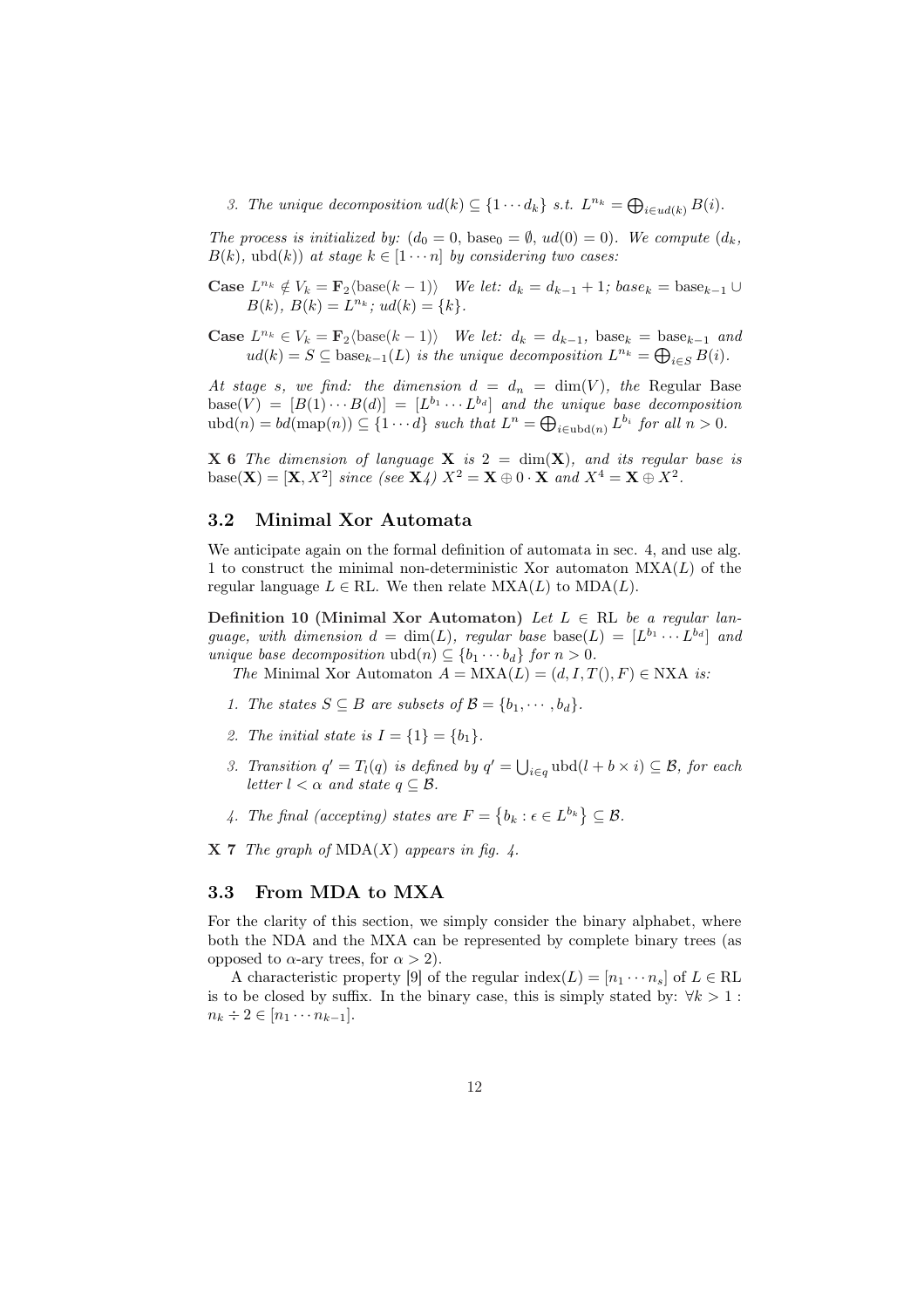

Figure 5: The tree representations of  $MDA(X)$  and  $MXA(X)$ .

The tree nodes of  $MDA(L)$  (def. 8) are labeled by indexes. The root is  $n_1 = 1$ . For  $k > 1$ , node  $n_k$  is the left (resp. right) son of  $n_k \div 2$  if  $n_k$  is even (resp. odd). Each of the  $s + 1$  leaves contains a back-pointer to a tree node.

The index  $\mathcal{B} = \{b_1 \cdots b_d\}$  of the regular base of L is closed by suffix, and it is a subset of the index numbers.

The tree nodes of  $MXA(L)$  (def. 10) are labeled by base indexes  $\{b_1 \cdots b_d\}$ . The root is  $b_1 = 1$ . For  $k > 1$ , node  $b_k$  is the left (resp. right) son of  $b_k \div 2$  if  $b_k$  is even (resp. odd). Each of the  $d+1$  leaves contains a (non-deterministic) set of back-pointers to tree nodes.

The tree for  $MXA(L)$  is a *prefix* of the tree for  $MDA(L)$ . When  $s > d$ , we reduce the MDA by replacing finding the least  $n_k \notin \mathcal{B}$ , and by replacing the subtree rooted at  $n_k$  by the (non-deterministic) leaf node ubd $(n_k)$ . We repeat the process until there are exactly d base nodes left: the result is  $MXA(L)$ .

**X 8** The tree representations of  $MDA(X)$  and  $MXA(X)$  appear in fig. 5.

## 4 Non Deterministic Xor Automata

Non deterministic finite automata NFAs are equivalently represented by their labeled graphs, or by their adjacency matrices [9].

We introduce Nondeterministic Xor Automata NXAs here by their matrix representation. The correspondence with the graph representation should be clear, from NFA experience, and from the given examples.

Definition 11 A Nondeterministic Xor Automaton  $A = (n, I, T(), F) \in NXA$ is given by:

- Integer  $n \in \mathbb{N}$  is the number of states.
- $I \in \mathbf{F}_2[1,n]$  is the row of initial states.
- $T_l \in \mathbf{F}_2[n,n]$  is the transition matrix for each letter  $l \in B$ .
- $F \in \mathbb{N}[n,1]$  is the column of final states.

Transition  $T() \in \mathbb{N} \mapsto \mathbf{F}_2[n, n]$  is extended to integers by:

 $T(1) = Id(n)$  is the  $n \times n$  identity matrix;  $T(l + 1) = T_l$  for each letter  $l \in B$ ;

 $T(n \cdot m) = T(n) \circ T(m)$  is the matrix product, for  $n, m > 0$ .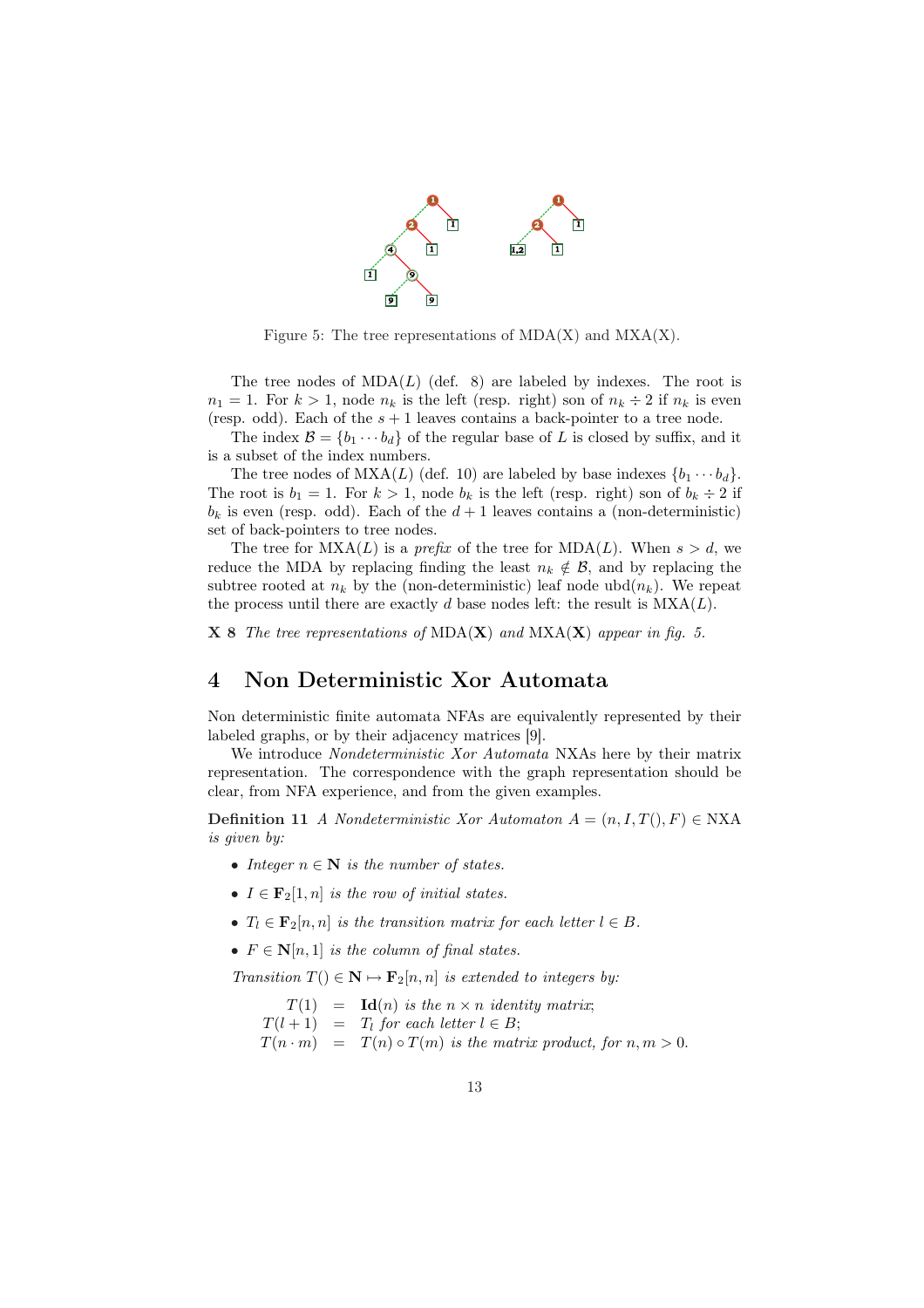For  $\mathbf{w}(n) = w_1 \cdots w_k \in \mathcal{A}^k$ , we find:  $T(n) = T_{w_1} \circ \cdots \circ T_{w_k} \in \mathbf{F}_2[n, n]$ . The language accepted by  $A$  is the set of words u with unit trace in  $A$ :

$$
\Lambda_{\oplus}(A) = \{ u \in \mathcal{A}^* : 1 = \operatorname{trace}(I \circ T(\mathbf{w} u) \circ F) \}.
$$

**X 9** The minimal nondeterministic Xor automaton for  $X$  (fig. 4) is presented  $\mathbf{X}$  **9** The minimal nondeterministic Xor automaton for 2<br>by the matrices:  $\text{MXA}(\mathbf{X}) = (2, [10], \begin{bmatrix} 01 \\ 11 \end{bmatrix}, \begin{bmatrix} 10 \\ 10 \end{bmatrix}, \begin{bmatrix} 1 \\ 1 \end{bmatrix}$  $\begin{pmatrix} 1 \\ 1 \end{pmatrix}$ 

Definition 11 gives a method for computing bits of truth-table of the language accepted by the automaton. The bits of the truth-matrix are computed by:

**Proposition 4** Let  $A = (n, I, T(), F) \in NXA$  be a nondeterministic Xor automaton for  $L = \Lambda_{\oplus}(A) \in \text{RL}$ . The truth-matrix  $\text{mat}(L) = [L_c^r : r, c > 0]$  of the accepted language L is equal to:

$$
\forall r, c > 0: L_c^r = trace(I \circ T(\rho r) \circ T(c) \circ F).
$$
 (2)

Proof: By definitions 10 and 5 we know that:  $w(c) \in L \Leftrightarrow L_c^1 = 1$ , for all  $c > 0$ ; it follows that  $L_c^1 = trace(I \circ T(1) \circ T(c) \circ F)$ , where  $T(1) = Id(n)$  is the identity. So,  $\left[trace(A(c)) : c > 0\right]$  is the first row of the truth-matrix, i.e. the truth table of  $L = L^1$ . Proposition 2 derives the other rows by  $L_c^r = L_{\rho r \cdot c}^1$ , and it simply follows that  $L_c^r = trace(I \circ T(\rho r \cdot c) \circ F) = trace(I \circ T(\rho r) \circ T(c) \circ F)$ . Q.E.D.

#### 4.1 Multiple Acceptance

Definition 11 uses the  $\langle \oplus, \cap \rangle$  scalar product over the Boolean Ring  $\mathbf{F}_2$ :

$$
R \circ_{\oplus} C = \bigoplus_{1 \le k \le n} r_k c_k = (S \bmod 2) \text{ where } S = \sum_{1 \le k \le n} r_k c_k.
$$
 (3)

Regarding  $\mathbf{F}_2$  as a Boolean Algebra under  $\langle \cup, \cap \rangle$  changes the scalar product to:

$$
R \circ_{\cup} C = \bigcup_{1 \le k \le n} r_k c_k = (S > 0) \text{ where } S = \sum_{1 \le k \le n} r_k c_k.
$$
 (4)

Both are derived from the usual scalar product  $\langle +, \times \rangle$  over the integers:

$$
R \circ_+ C = \sum_{1 \le k \le n} r_k c_k. \tag{5}
$$

Let us read again def. 11, and consider in turn the implications of each of the three choices for the scalar product:

 $\circ_+$  With ordinary matrix product  $\langle +, \times \rangle$  over integers, the trace  $\mu(n, A)$  $trace(I \circ _+ T(\le u) \circ _+ F)$  of u in A is known [27, 9] as the multiplicity, since integer  $\mu(n, A)$  counts the number of pathes along word u from all initial to all final states in the graph of A.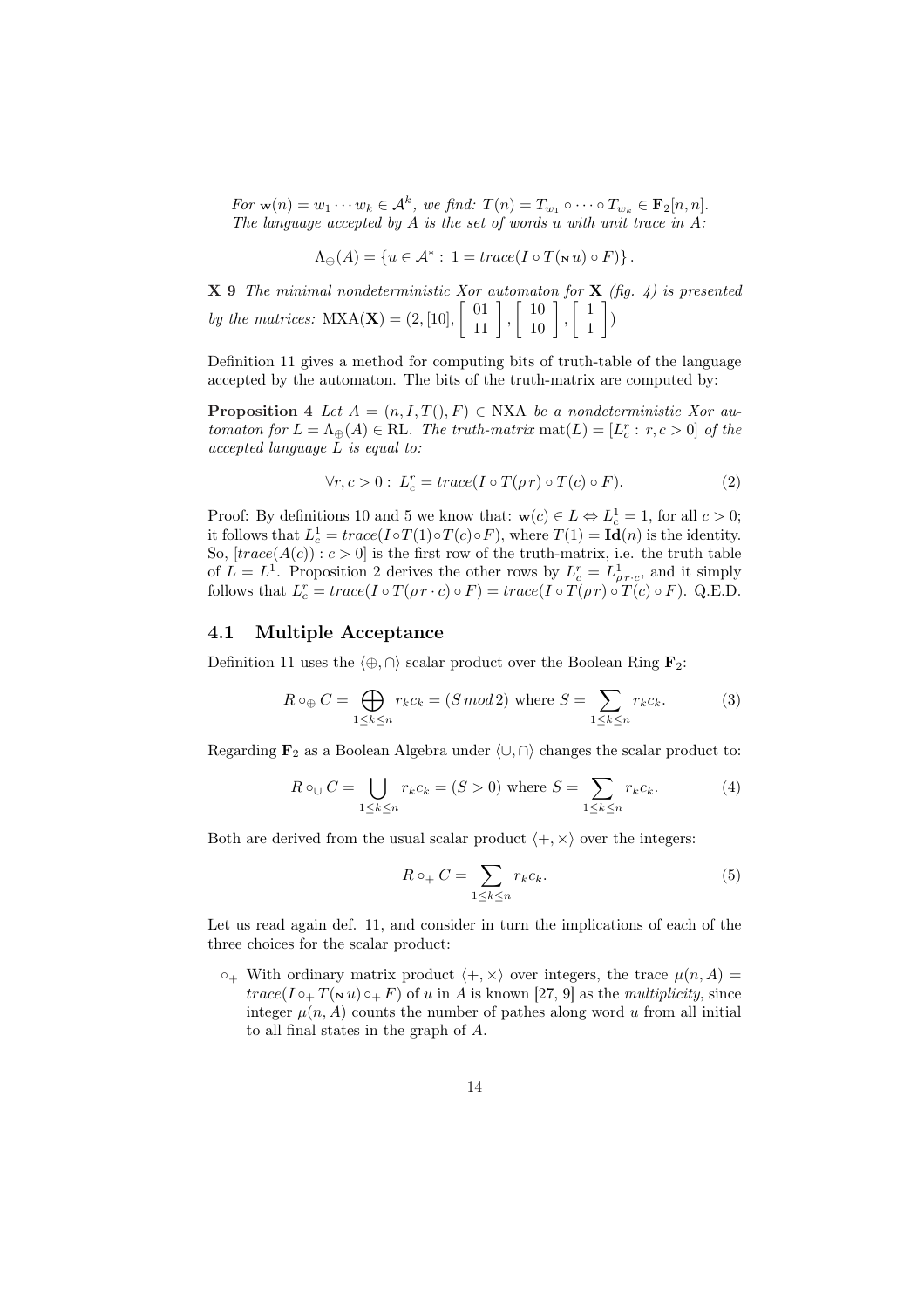- $\circ_{\cup}$  With matrix product  $\langle \cup, \cap \rangle$ , the trace to = trace(I  $\circ_{\cup} T(\mathbf{N} u) \circ_{\cup} F$ ) of u in  $A$  is 1 if and only if there exists a path along  $u$  from some initial state to some final state, i.e.  $to = 1 \Leftrightarrow \mu(n, A) > 0$ . The accepted language  $\Lambda_{\cup}(A)$ is the classically defined ([9] ch. VI) one for  $A \in NFA$ .
- $\circ_{\oplus}$  With product  $\langle \oplus, \cap \rangle$ , the trace  $tx = trace(I \circ_{\oplus} T(\mathbf{w} u) \circ_{\oplus} F)$  of u in A is 1 if and only if the number of pathes along u from initial states to final states is odd, i.e.  $tx = (\mu(n, A) \mod 2)$ . By def. 11, the language  $\Lambda_{\oplus}(A)$ is accepted by the *Nondeterministic Xor Automaton*  $A \in NXA$ .

The two dual  $or / xor$  languages accepted by automaton A are:

- 1.  $\Lambda_{\cup}(A) = \{u \in \mathcal{A}^* : \mu(u, A) > 0\}$ , as defined for  $A \in \text{NFA}$ .
- 2.  $\Lambda_{\oplus}(A) = \{u \in \mathcal{A}^* : 1 = (\mu(u, A) \mod 2)\}\$ , as defined for  $A \in NXA$ .

Both languages are such that  $\Lambda_{\oplus}(A) \subseteq \Lambda_{\cup}(A)$ .

Both are different if and only if the multiplicity of some word is not zero but even:  $\Lambda_{\oplus}(A) \neq \Lambda_{\cup}(A) \Leftrightarrow \exists u \in \mathcal{A}^* : \mu(u, A) = 2k$  for  $k > 0$ .

Both languages are equal  $\Lambda_{\oplus}(A) = \Lambda_{\cup}(A)$  when automaton  $A \in$  DFA is deterministic (sect. 4.2). Indeed, it follows in this case [9] that the multiplicity of each word is either 0 or 1:  $\forall u \in \mathcal{A}^* : \mu(u, A) \in \mathbf{B}$ , hence  $\Lambda_{\oplus}(A) = \Lambda_{\cup}(A)$ . Note: Linear automata are introduced by Schützenberger [28] over Z. They are extended to rings  $K$  by Fliess [11]. Definitions 9 and 11 of the dimension and **xor** acceptance are special cases of [11], once we specialize  $K = \mathbf{F}_2$  to the Boolean Ring. Likewise, the xor automata are a special case for  $F_2$  of the weighted automata in [3, 23].

**X** 10 The n-th power of the transition matrix  $X_0 =$  $\left[\begin{array}{c} 01 \\ 11 \end{array}\right]$  in MXA(**X**)  $(\mathbf{X}\theta)$ is expressed  $(X_0)^n = \begin{bmatrix} F_{n-1}F_n \ F_nF_{n+1} \end{bmatrix}$  by Fibonacci [19] numbers:  $F_0 = 0$ ,  $F_1 = 0$ · and  $F_{n+2} = F_{n+1} + F_n$ . The multiplicity of word  $0^n$  in  $NXA(X)$  is equal to  $F_n$ , which is an even number if and only if n is a multiple of 3. Using this fact, we can characterize the words of  $X \subset B^*$  by:

$$
u \in \mathbf{X} \Leftrightarrow u = 1^*0^{a_1}1^+0^{a_2}\cdots 1^+0^{a_k}1^*,
$$

for all  $k \in \mathbb{N}$ , with  $1^+ = 1 \cdot 1^*$  and  $2 \neq (a_i \mod 3)$  for  $i \in [1 \cdots k]$ .

Note: The question of multiple acceptance applies to regular expressions as well as to  $NFAs$ . For example, word 0 has multiplicity 2 in the regular expression  $0 + 0$ . In general, the multiplicity  $\mu(u, E) \in \mathbb{N}$  of word u in a regular expression  $E$  is the number of ways to parse u according to  $E$ . The OR-accepted language is  $\Lambda_{\cup}(E) = \{u \in \mathcal{A}^* : \mu(u, E) > 0\}.$  The XOR-accepted language is  $\Lambda_{\oplus}(E) =$  ${u \in \mathcal{A}^* : \mu(u, E) = 1 \pmod{2}}$ . They are different if and only if some word has an even multiplicity in E. Efficient translations are known between regular expressions and NFA, such as [2] which also preserves multiplicity. It follows that a theory of XOR-accepting regular expressions can be developed, alongside that of NXAs.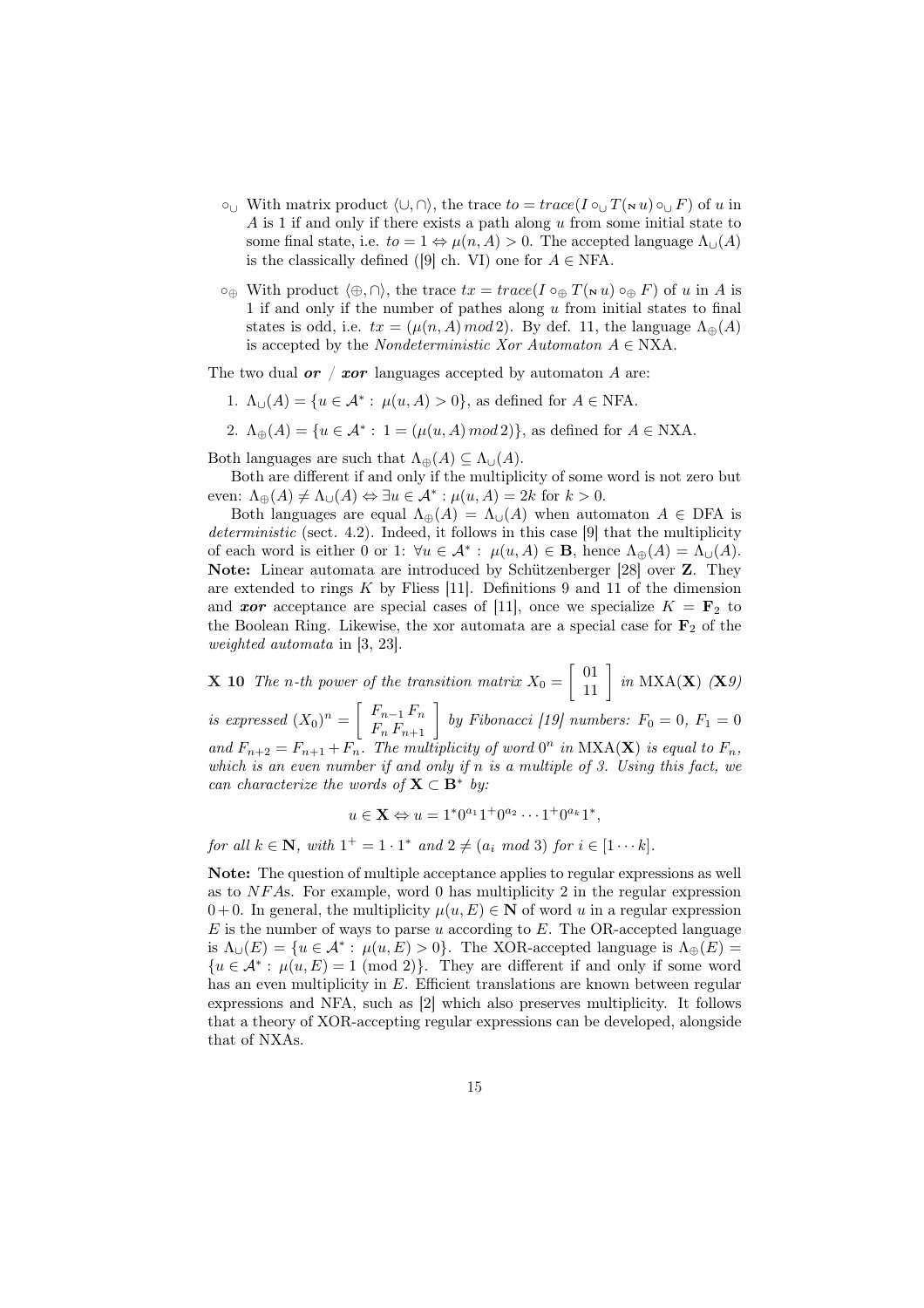**X** 11 The regular expression  $RX = (0 + 1 + 00)*$  is such that  $\Lambda_{\oplus}(RX) = \mathbf{X}$ , while  $\Lambda_{\oplus}(RX) = \mathbf{B}^*$ .

#### 4.2 Deterministic Automata

The matrices for the MDA( $L$ ) =  $(s, I, T()$ , F) in def. 8 are:  $I = [10^{s-1}]$  and  $T_l[r,c] = 1 \Leftrightarrow c = \text{map}(r)$ , for all  $r, c \in [1 \cdots s]$  and  $l < \alpha$ . Note that, by construction, each row contains exactly one bit at 1.

Definition 12 (Stochastic Binary Matrices) A matrix  $M \in \mathbf{F}_2[n,m]$  is row stochastic if each row contains a single one:

$$
\forall c \in [1 \cdots m]: 1 = \sum_{1 \leq r \leq n} M_c^r.
$$

Definition 13 (DFA) Automaton  $A = (n, I, T(), F) \in NXA$  is a Deterministic (complete) Finite Automaton  $A \in \text{DFA}$  if its matrices I and  $T_l$  (for  $l < \alpha$ ) are row stochastic (exactly one bit at 1).

| $X$ 12 The minimal deterministic automaton for $X$ is presented by the row                                                                                                                                                    |  |  |  |  |  |  |
|-------------------------------------------------------------------------------------------------------------------------------------------------------------------------------------------------------------------------------|--|--|--|--|--|--|
|                                                                                                                                                                                                                               |  |  |  |  |  |  |
|                                                                                                                                                                                                                               |  |  |  |  |  |  |
|                                                                                                                                                                                                                               |  |  |  |  |  |  |
| stochastic matrices: $MDA(\mathbf{X}) = (4, [1000], \begin{bmatrix} 0100 \\ 0010 \\ 1000 \\ 0001 \end{bmatrix}, \begin{bmatrix} 1000 \\ 1000 \\ 0001 \\ 0001 \end{bmatrix}, \begin{bmatrix} 1 \\ 1 \\ 0 \\ 0 \end{bmatrix}).$ |  |  |  |  |  |  |

The following is a classical [9] characterization of minimal DFAs:

**Proposition 5** A deterministic automaton  $A = (n, I, T), F \in \text{DFA}$  accepting  $L = \Lambda(A)$  is minimal if and only if:

- 1. The number of states is equal  $n = |suffix(L)|$  to the number of suffixes.
- 2. All states are accessible, and all recognize different languages:  $q = q' \Leftrightarrow$  $\Lambda(A[I = q]) = \Lambda(A[I = q']).$
- 3. Automaton A is isomorphic to MDA(A).

## 4.3 Atomic NXA Operations

All NXA algorithms in sect. 5 rely on three atomic operations:

Definition 14 (Atomic NXA Operations) Let  $A = (n, I, T(), F)$  be a xor automaton  $A \in NXA$ .

- Mirror The mirror (a.k.a. transposed)  $A' = \rho A = A^{tr} \in NXA$  of A is the xor automaton  $A' = (n, F^{tr}, T^{tr}(), I^{tr})$  where matrix  $T'_l = T_l^{tr}$  is the transposed of matrix  $T_l$ , for each letter  $l \in B$ .
- Similitude Let  $P, P^- \in \mathbf{F}_2[n,n]$  be an inverse  $P \circ P^- = Idn$  matrix pair. Automaton  $A' = P \circ A \circ P^- \in NXA$  is defined by  $A' = (n, I \circ P, T'(), P^- \circ F)$ where  $T'_l = P^- \circ T_l \circ P$ , for each letter  $l \in B$ .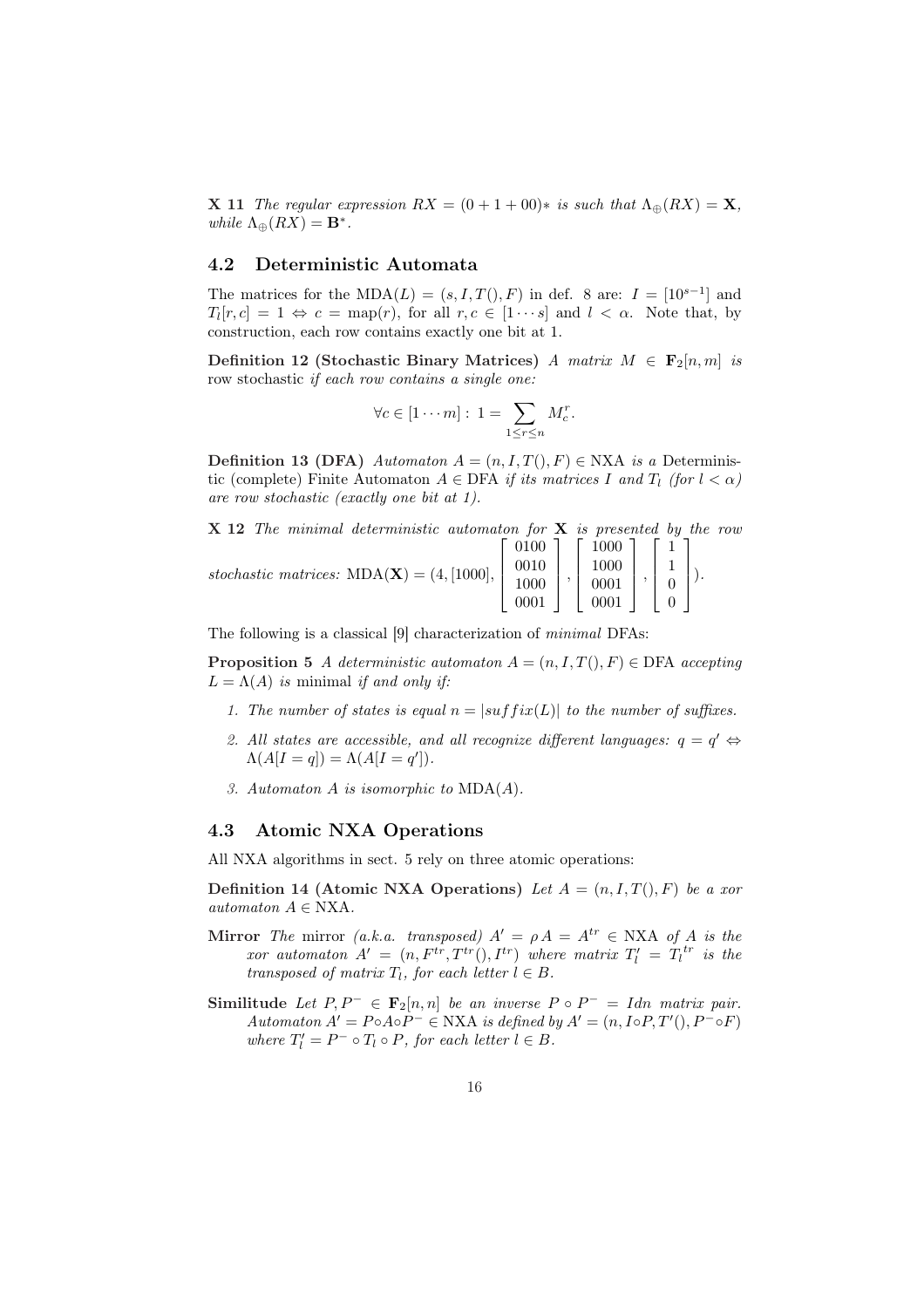Shrink Automaton  $A' = \text{shrink}(A, d) = (d, I', T'), F')$  results by removing rows  $\mathcal B$  columns k, for  $d < k \leq n$ , from all matrices in A.

Note that the transposed automaton  $A' = A^{tr}$  recognizes the mirror language  $\Lambda_{\oplus}(A') = \rho \Lambda_{\oplus}(A)$  within the same number of states (and transitions).

Similar automata A and  $A' = P \circ A \circ P^-$  recognize the same language  $\Lambda_{\oplus}(A') = \Lambda_{\oplus}(A')$  within the same number of states.

Automaton  $A' = \text{shrink}(A, d)$  recognizes the same language as A, with only d states, if none of the k-th state  $D_k = [0^{k-1}10^{n-k}]$  is accessible, i.e.  $D_k \notin$  ${I \circ T(n) : n > 0}$  for  $d < k \leq n$ .

## 5 Minimizing Nondeterministic Xor Automata

Except for the reference to MXA (def. 10), the following characterization of minimal Xor automata is a special case (for the ring  $K = \mathbf{F}_2$ ) of a theorem by Fliess [10] on minimal linear automata.

- **Proposition 6** The regular dimension  $\dim(L)$  is lower than the number of states in all  $A \in NXA$  for  $L = \Lambda_{\mathfrak{m}}(A)$ .
	- Automaton  $A = (n, I, T), F \in NXA$  for  $L = \Lambda_{\oplus}(A)$  is minimal if and only if:
		- 1. The number n of states is equal  $n = \dim(L)$  to the dimension of L.
		- 2. All states are accessible and linearly independent:

$$
\forall q: \Lambda_{\oplus}(A[I=q]) \notin \mathbf{F}_2 \langle \Lambda_{\oplus}(A[I=q']:q' \neq q) \rangle.
$$

- 3. The mirror  $\rho A$  of  $A$  is minimal.
- 4. Automaton A is similar to  $MXA(A)$ .

**X** 13 The NXA  $S = P \circ C \circ P^-$  is similar to  $C = \text{MXA}(\mathbf{X})$  (see **X**9) through  $P = \begin{bmatrix} 10 \\ 11 \end{bmatrix} = P^- \pmod{2}$ . It is equivalently represented by its matrices  $S =$ 

 $(2, 10],$  $\left[\begin{array}{c} 11 \\ 10 \end{array}\right]$ ,  $\left[\begin{array}{c} 10 \\ 00 \end{array}\right]$ ,  $\lceil 1 \rceil$ 0  $\overline{a}$ ), and by its graph:  $\bigvee$   $\bigvee$  .

 $0+1$   $\rightarrow$  $\overline{0}$ 

By exhaustive enumeration, we verify that S has both minimal number of states and transitions among all NXAs for X.

Abstract algorithms are known ([10, 3]) for minimizing linear automata over abstract rings  $K$ , in polynomial time. We introduce here an efficient (cubic time, quadratic storage) minimization algorithm over the concrete 2-elements field  $K = \mathbf{F}_2$ . It finds the MXA in two mirror stages, like Brzozowski's [5] (exponential time, see [35]) algorithm for computing the MDA.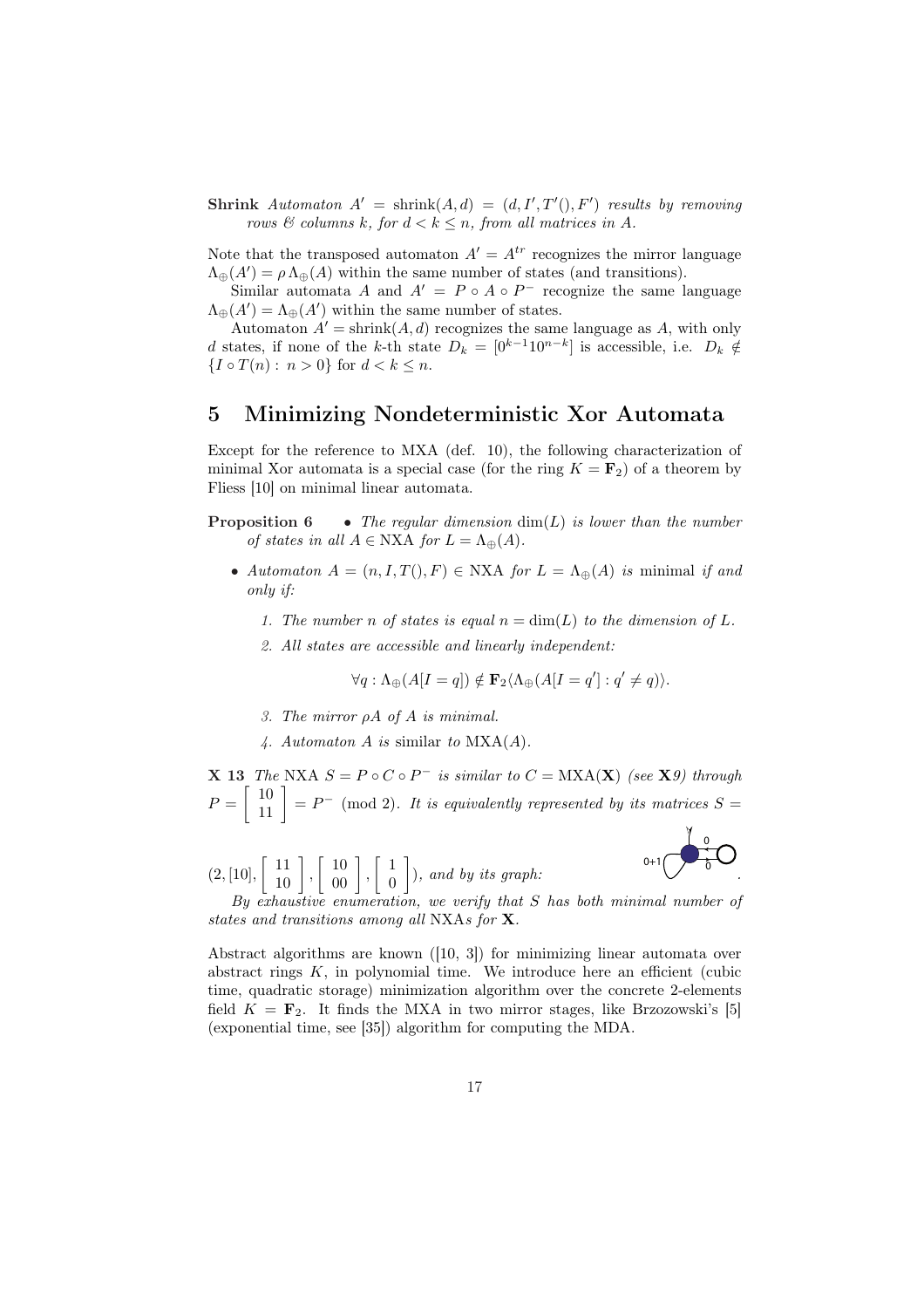#### 5.1 Linearly Reduced Automata

Linear reducibility is to MXAs what accessibility is to DFAs:

Definition 15 (Linearly Reduced) Let  $A = (n, I, T(), F)$  be a NXA, and let  $\mathcal{A} = \{I \circ T(\rho(m)) : m > 0\}$  represent its accessible configurations.

- A is linearly reduced if the number of states is equal to the dimension of the vector space generated by the accessible configurations:  $n = \dim \mathbf{F}_2\langle \mathcal{A} \rangle$ .
- A is linearly co-reduced if the mirror  $\rho A$  is linearly reduced.

Since  $n = \dim \mathbf{F}_2\langle \mathcal{A} \rangle$ , we can extract a minimal base of size n for  $\mathcal{A}$ .

Definition 16 (Base Matrices) Let  $A = (n, I, T(), F)$  be linearly reduced.

• The Row Access Base  $\mathcal{R} = \text{rab}(A) \in \mathbf{F}_2[n,n]$  of  $A \in \text{NXA}$  is the matrix whose row  $k \in [1 \cdots n]$  is defined by  $\mathcal{R}_{1\cdots n}^k = I \circ T(\rho r_k)$ , for the base index

> $r_k = \min \{m : I \circ T(\rho m) \notin \mathbf{F}_2 \langle \mathcal{R}^1 \cdots \mathcal{R}^{k-1} \rangle\}$ ª .

• Automaton A is in diagonal form if  $\text{Id}(n) = \text{rab}(A)$ .

By construction, the  $n \times n$  row access matrix  $\mathcal{R} = \text{rab}(A)$  of a linearly reduced automaton  $A \in NXA$  has full rank:  $n = \text{rank}_{\mathbf{F}_2} \mathcal{R}$ . It follows from linear algebra [12] that matrix R has a unique inverse  $\mathcal{R}^- \in \mathbf{F}_2[n,n]$  such that  $\mathbf{Id}(n) = \mathcal{R} \circ \mathcal{R}^{-}$ . Among all automata which are similar to A, automaton  $\mathcal{R} \circ A \circ \mathcal{R}^-$  is the only one which is in diagonal form.

Note the minimal automata  $Lx = MXA(L)$  (def. 10) and  $Ld = MDA(L)$ (def. 8) of a regular language  $L \in \mathbb{RL}$  are both linearly reduced, since both matrix representations are in diagonal form:  $\text{rab}(Lx) = \text{Id}(d)$  for  $d = \dim L$ , and  $\text{rab}(Ld) = \text{Id}(s)$  for  $s = |\text{suffix}(L)|$ . It follows that:

Proposition 7 (Minimal Diagonal Forms) Let  $L \in \mathbb{RL}$  be a regular language with  $s = |\text{suffixes and dimension } d = \text{dim } L$ .

- Among all minimal (s states) deterministic DFAs for L, the  $MDA(L)$  is the unique automaton in diagonal form.
- Among all minimal (d states) nondeterministic NXAs for  $L$ , the  $\text{MXA}(L)$ is the unique automaton in diagonal form.

#### 5.2 Efficient Minimization

Our key theoretical contribution is the following:

**Theorem 2** A nondeterministic automaton  $A = (n, I, T(), F) \in NXA$  for  $L =$  $\Lambda_{\mathfrak{m}}(A) \in \mathbb{R}$  is minimal  $n = d = \dim(L)$  if and only if both A and its mirror ρA are linearly reduced.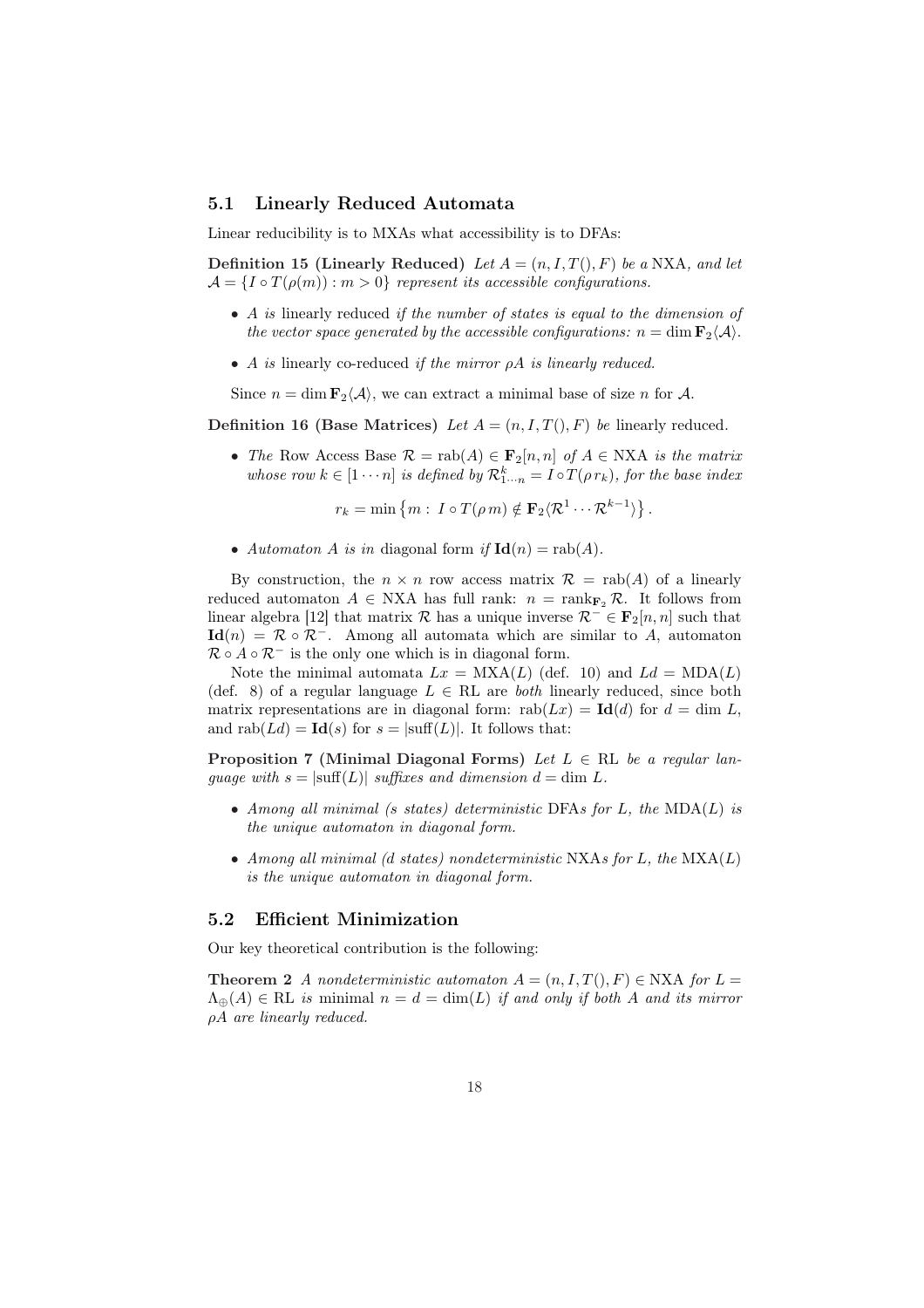Proof: It follows from prop. 6.2 that a minimal  $n = d$  automaton A is linearly reduced; so is the mirror  $\rho A$  by prop. 6.3. Hence, minimality of A implies that it is linearly reduced, in both ways.

Conversely, we already know that  $n \geq d$  by prop. 6. We prove that  $n \leq d$ by considering the  $n \times n$  row base matrix  $\mathcal{R} = \text{rab}(A)$  (def. 16), and the dual column base matrix obtained by mirror and transposition:  $\mathcal{C} = \text{rab}(\rho A)^{tr}$ . We let  $\text{ubd}(A) = [r_1 \cdots r_n]$  and  $\text{ubd}(\rho A) = [c_1 \cdots c_n]$ .

Since A and  $\rho A$  are linearly reduced, both matrices and their product  $P =$  $\mathcal{R} \circ \mathcal{C}$  have full rank:  $n = \text{rank}_{\mathbf{F}_2} \mathcal{R} = \text{rank}_{\mathbf{F}_2} \mathcal{C} = \text{rank}_{\mathbf{F}_2} P$ . By def. 16, the bits of matrix P are extracted from the truth-matrix of L since  $P[i, j] = L_{c_j}^{r_i}$ . It follows that the rank n of the sub-matrix P is bounded by that  $d = \text{rank}_{\mathbf{F}_2} \text{mat}(L)$  of the full truth-matrix, hence finally  $n = d$ . Q.E.D.

It follows from th. 2 that we can construct a minimal automaton equivalent to  $A \in NXA$  by linearly reducing its rows and columns. Alg. 3 is an efficient reduction to diagonal form, and we use it twice to directly construct the MXA of the accepted language:

Algorithm 2 (Minimization by Mirrors) Let A be a NXA which accepts the language  $L = \Lambda_{\oplus}(A)$ . Let diag be a procedure which reduces an arbitrary NXA to its diagonal form. We compute the Minimal Xor Automaton of  $L$  by:  $MXA(L) = diag(\rho diag(\rho A)).$ 

Kronecker's delta symbol is defined by:  $\delta(0) = 1$ , and  $\delta(n) = 0$  for  $n > 0$ . We let  $D_1 \cdots D_n$  denote the rows  $D_k[r] = \delta(r-k)$  of the identity matrix.

Algorithm 3 (Diagonal Reduction) Let  $A = (n, I, T(), F) \in NXA$  be a nondeterministic XOR automaton for  $L = \Lambda_{\oplus}(A) \in \mathbb{RL}$  we construct an equivalent  $L = \Lambda_{\oplus}(A')$  automaton  $A' = \text{diag}(A) \in NXA$  which is linearly reduced in diagonal form by:

```
fun \t M = diag(A): A, M \in MXA{ var Q \in FIFO; // Queue Q
Q := push(A.I); // Initialize Q to vector I
d := 0; // Initial dimension
while Q \neq \emptyset do \hspace{1cm} // Repeat until empty:
{ C := pop(Q)<br>if \exists k > d : 1 = C[k] then // C \notin \mathbf{F}_2[D_1 \cdots D_d]if ∃k > d : 1 = C[k] then
          \frac{1}{2} Push the configurations accessed from C onto Q:
   for (l < \alpha) do Q := push(A.T[l]);(P, P^-) := pivot(d, k, C); // Compute the pivot matrices
   A := P \circ A \circ P^{-};
                 -; // Diagonalize row d+1d := d + 1; // Increase the dimension
  } else {}} / // Do nothing: C \in \mathbf{F}_2[D_1 \cdots D_d]A := \text{shrink}(A, d); // Eliminate un-accessible states <math>[d+1 \cdots n]</math>:return(A). \}
```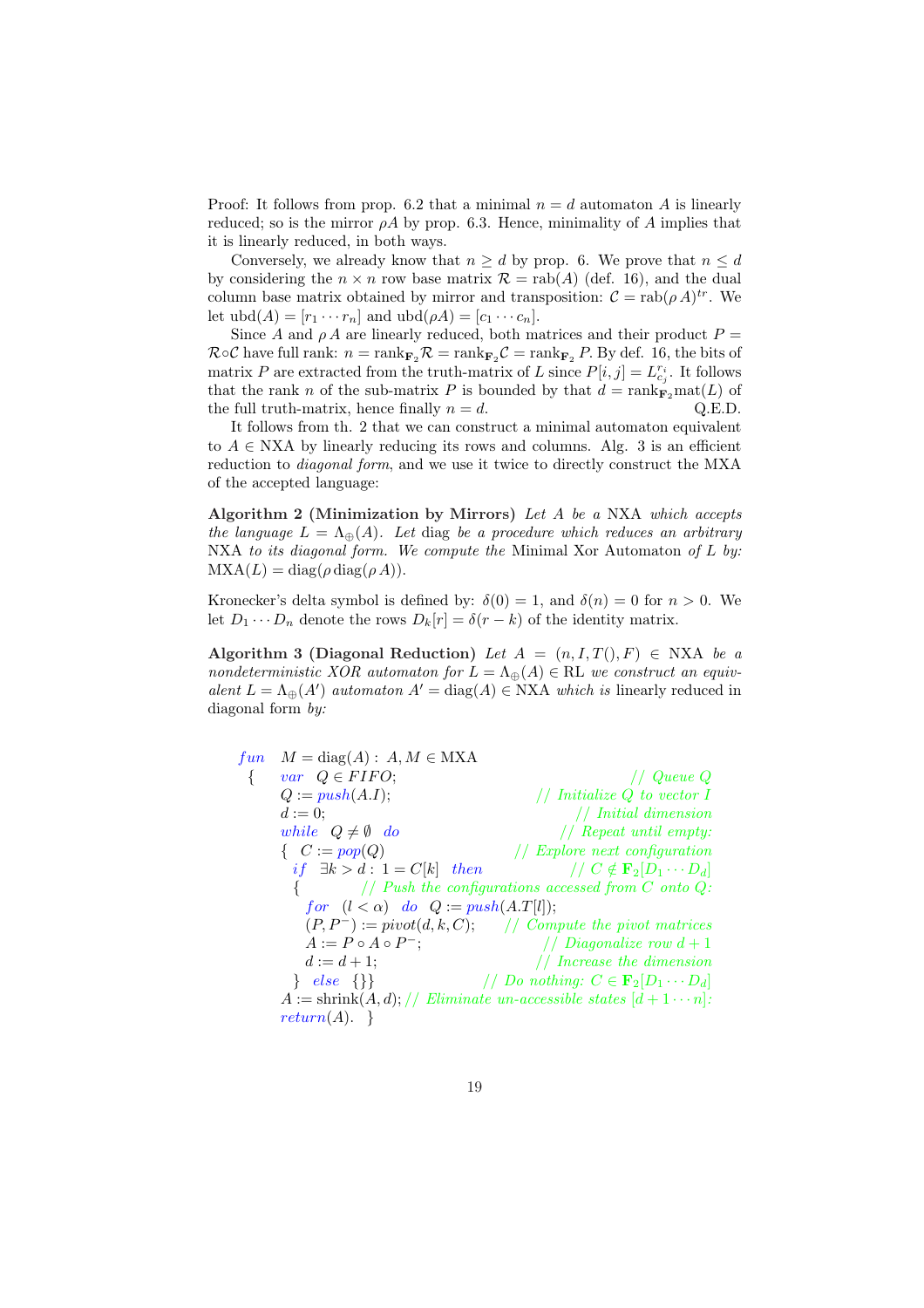Note: In alg. 3, it is important to store the configurations to be explored in First-In First-Out FIFO order. Using a different queue order would still yield a linearly reduced automaton, but it would no longer be in canonical form. The chosen order traverses the accessible configurations  $I \circ T(\rho n)$  in breadth first manner, i.e. lexicographic order over words  $w_{\mathbf{w}}(\rho n)$ , i.e. hierarchical order over nodes in the tree representation.

Algorithm 4 (Pivot) In the notations of alg. 3 the pivot matrices  $(P, P^-)$  = pivot(d, k, C) are defined, for a row  $C \in \mathbf{F}_2[n]$  such that  $1 = C[k]$  with  $d < k \leq$ n, by the pair of inverse matrices  $P = Q \circ G$  and  $P^- = G \circ Q$  where:

- Matrix  $Q = Q^-$  permutes the columns  $d+1$  and k.
- Let  $R = C \circ Q \in \mathbf{F}_2[n]$  be the permuted row, such that  $1 = R[d+1]$ .
- Matrix  $G = G^-$  is the identity matrix, except for row  $d+1$  which is R:  $G[r, c] = if (r = d + 1)$  then  $R[c]$  else  $\delta(r - c)$ , for  $1 \le r, c \le n$ .

**X** 14 Alg. 3 reduces the four states deterministic  $A = MDA(X)$  (**X**12) to the two states nondeterministic  $C = MXA(X)$  (X9) as follows:

$$
B = \text{diag}(A^{tr}) = (2, [11], \begin{bmatrix} 01 \\ 11 \end{bmatrix}, \begin{bmatrix} 11 \\ 00 \end{bmatrix}, \begin{bmatrix} 1 \\ 0 \end{bmatrix}),
$$
  

$$
C = \text{diag}(B^{tr}) = (2, [10], \begin{bmatrix} 01 \\ 11 \end{bmatrix}, \begin{bmatrix} 10 \\ 10 \end{bmatrix}, \begin{bmatrix} 1 \\ 1 \end{bmatrix}).
$$

Note that  $A = \text{diag}(A)$  since  $A = \text{MDA}(\mathbf{X})$  is already in diagonal reduced form.

**Proposition 8** Algorithm 3 reduces  $A \in NXA$ , with n states, to its diagonal form  $B = \text{diag}(A)$ , with  $m \leq n$  states, all in time  $O(m \times n^2)$  (bit operations), and space  $2n(n+1)$  (bits).

Proof: Each FIFO entry is written and read exactly once. We let  $F_1 \cdots F_s$ represent the entire FIFO history, at the end of the procedure. It contains all visited configurations  $F_k = I \circ T(\rho n_k) \in \mathbf{F}_2[1, n]$ , in order  $1 = n_1 < n_2 < \cdots <$  $n_s$ . The visit words  $w_k = \mathbf{w}(n_k)$  are thus in lexicographic order  $\epsilon = w_1 \prec w_2 \prec$  $\cdots \prec w_s$ , and they form a prefix-closed set: indeed, all pushed configurations  $push(A.T[l])$  extend a word by one letter, i.e.  $w_i = w_j \cdot l$  for some  $j < i$  and letter  $l \in \mathcal{A}$ . It follows that  $\mathbf{F}_2[F_1 \cdots F_s] = \mathbf{F}_2 \langle I \circ T(n) : n > 0 \rangle$ .

Each visited configuration, for  $j \in [1 \cdots s]$ , is either a *base* configuration if  $F_i \notin \mathbf{F}_2[F_1 \cdots F_{i-1}],$  or it is a *dependent* configuration if  $F_i \in \mathbf{F}_2[F_1 \cdots F_{i-1}].$ Base configurations correspond to internal nodes, and dependent ones to leaves, in the complete  $\alpha$ -ary tree representation. It follows that the number of visited configurations is proportional  $s = 1 + (\alpha - 1)m$  to the final dimension m.

We let  $[b_1 \cdots b_m]$  denote the minimal access pathes  $b_{d_i} = n_j$  to the base configurations  $F_j = I \circ T(\rho n_j)$ . The set inclusion ubd $(L) \subseteq \{b_1 \cdots b_m\} \subseteq$ index(L) can be noted, where  $ubd(L)$  is the minimal base index (alg. 1) and index(L) is the regular index (def. 7) of  $L = \Lambda_{\oplus}(A)$ .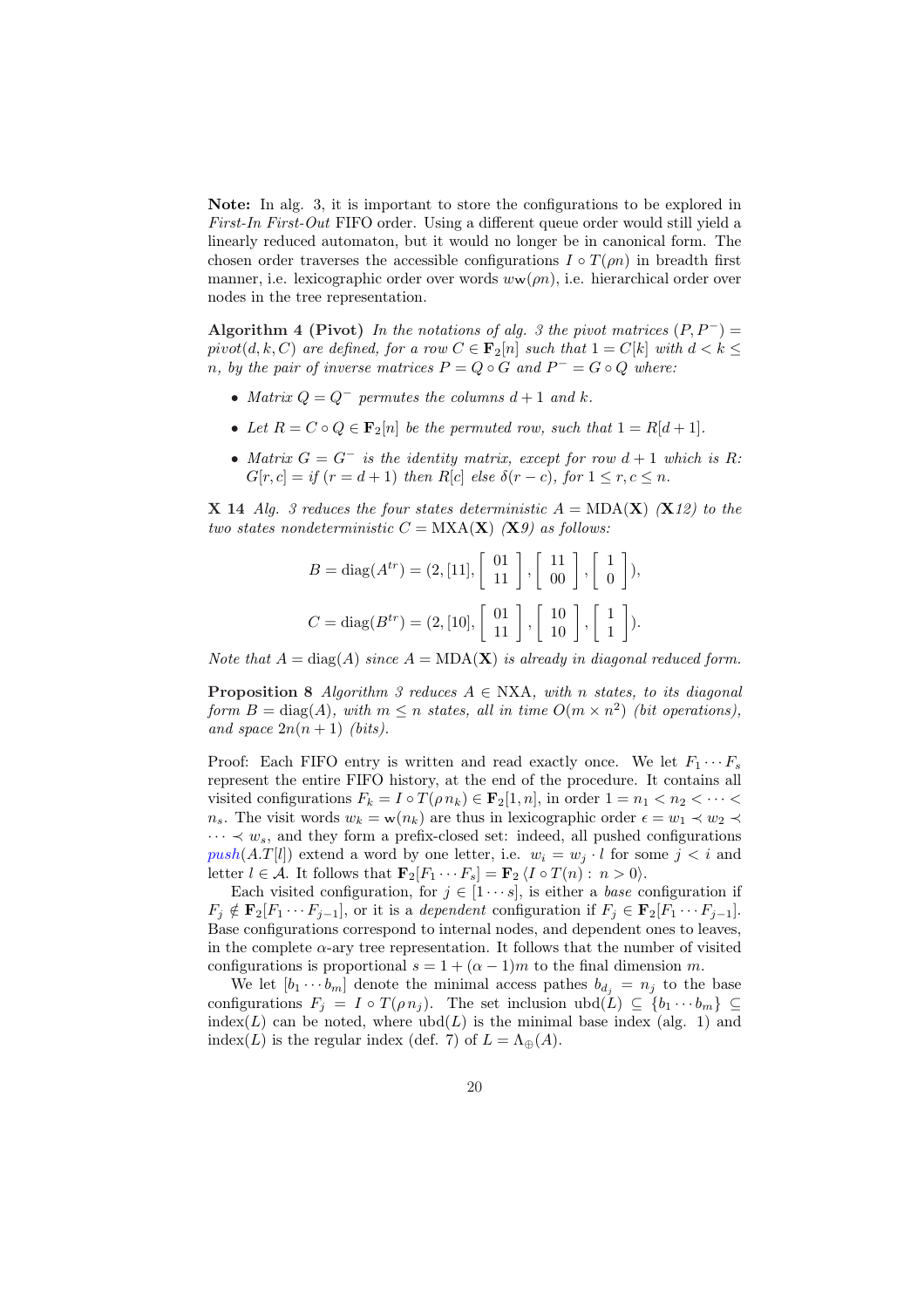We prove, by induction on j, that upon extracting  $F_i = pop(Q)$  from the FIFO, we have: the current dimension is  $d_j = \dim \mathbf{F}_2[F[1] \cdots F[j-1]]$ ; the current automaton  $A_j = (n, I_j, T_j(), F_j)$  is similar to the initial one  $A_0 = A$ , hence  $\Lambda_{\oplus}(A_j) = \Lambda_{\oplus}(A)$ ; for all  $r < d_j$ , row  $R_r = I_j \circ T_j(\rho b_r)$  is diagonal:  $R_r[i] = \delta(i - r)$  for all  $i \in [1 \cdots n]$ .

By the diagonal form up to row  $d_j$ , vector  $C = F_j \in \mathbf{F}_2[1, n]$  is dependent if and only if  $\forall k > d_i : C[k] = 0$ . In that case, the induction hypothesis apply directly to  $j + 1$ .

Otherwise, C is the base element  $d_{j+1} = 1 + d_j$  if and only if  $\exists k > d_j$ :  $C[k] = 1$ . It is simply verified that the pivot similitude  $A_j = P \circ A_{j-1} \circ P^{-1}$ diagonalize row C, and the induction hypothesis carries over to  $k + 1$ .

At the final stage s, we have  $d_s = m$ , and the base rows  $R_1 = D_1 \cdots R_m =$  $D_m$  are all diagonal. The vector space generated by the accessible states has dimension  $2^m$ , and  $I \circ T(\rho n) \in \mathbf{F}_2[D_1 \cdots D_m]$  for all  $n > 0$ .

None of the remaining states  $[m+1 \cdots n]$  in  $A_s$  is accessible, and we can safely reduce the final automaton  $B = \text{shrink}(A_s, m)$  to its final diagonal form.

Computing the pivot (alg. 4) requires  $O(n^2)$  bit operations, and there are m pivots. So, the time complexity is  $O(mn^2)$ . All pivots can be performed in-place, within the  $O(n^2)$  bits of memory required for representing A. Q.E.D.

## 5.3 Efficient NXA Operations

**Proposition 9** Let  $L, L' \in \mathbb{RL}$  be regular languages of respective dimensions  $d = \dim(L)$  and  $d' = \dim(L')$ . All the following (in)equalities are tight:

- 1.  $d = \dim(\rho L)$ .
- 2.  $\dim(\neg L) = \dim(L \oplus \mathcal{A}^*) \leq \dim(L \cup \mathcal{A}^*) \leq d + 1$ .
- 3.  $\dim(L^*) \leq d-1$  when  $\epsilon \notin L$  and  $L \neq \emptyset$ .
- 4.  $\dim(L \oplus L') \leq d + d'$ .
- 5. dim $(L \cdot L') \leq d + d'$ .
- 6. dim $(L \cap L') \leq d \times d'$ .
- 7. dim $(L \cup L') \leq d \times d'$ .

Proof: (1.) is already proved, and (2.) is simple enough. Each of the remaining claims is established as follows: start from the operations defined over classical NFAs, say in [9], and verify for each that the multiplicity is preserved. Apply these constructions to the matrix representations of the minimal Xor automata of each operand; use the Xor interpretation to define the accepted languages; minimize all results by alg. 2; conclude by claims (3.) through (7.). Q.E.D.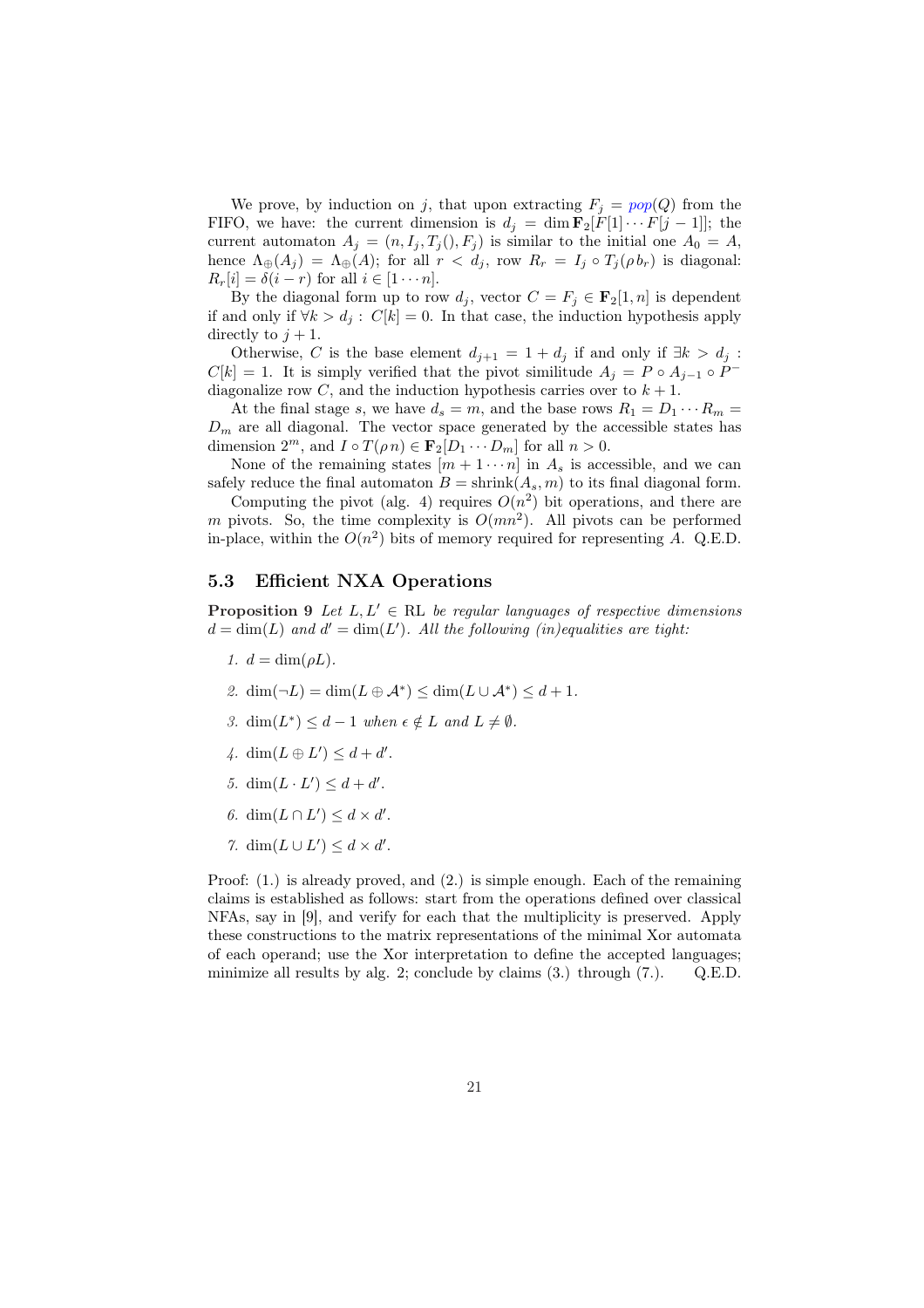## 6 Conclusion

The MXA is an attractive alternative to the MDA: never bigger, often exponentially smaller. In theory, the MXA is superior to the MDA in order to represent, recognize, construct and automatically process regular languages. In practice, this point has to be validated by real-world applications, possibly first with Boolean functions.

While the canonical MXA has the minimal number of states, it need not have a minimal number of edges (see X13). In general, finding a NXA with minimal number of states & edges in polynomial time remains an open problem.

Another question relates the structure of the characteristic 2-polynomial pol (L) (defined in [33, 34]) to that of  $MXA(L)$ , for a regular language  $L \in \text{RL}$ . It is shown in [34] that pol  $(L)$  is a *SNF* for L, and that the 2-degree of pol  $(L)$ is bounded by the dimension dim  $L$ . Yet, no efficient algorithm is known for constructing the characteristic 2-polynomial.

In view of their complexity charts (fig. 1), it would be tempting to conclude that NXAs are always better than NFAs.

This would be too hasty, since there exist languages [31] for which the MXA is exponential in the size of some equivalent NFA. Interesting examples in that regard are provided by the regular expressions  $E_n = (0+1)^* \cdot 1 \cdot (0+1)^n \cdot 1 \cdot (0+1)^*$ defined for all  $n \in \mathbb{N}$ . Expression  $E_0$  is ambiguous, since the multiplicity of word 111 in  $E_0$  is equal to 2. Likewise, expression  $E_n$  is ambiguous for all n, and the languages defined by the classical OR interpretation  $O_n = \Lambda_{\cup}(E_n)$  and by the non-classical XOR interpretation  $X_n = \Lambda_{\oplus}(E_n)$  are all different:  $X_n \subset O_n$ . It follows from the definition of  $E_n$  that  $O_n$  is recognized by a NFA with  $n+3$ states, and that  $X_n$  is recognized by a NXA with  $n+3$  states: both automata have the same graph, but both OR/XOR interpretations are different. It can be established, from the presented results, that the size of  $MXA(O_n)$  is exponential in n. On the other hand, we conjecture that the size of any  $NFAs$  for  $X_n$  is exponential in n.

Based on these and other examples, we conclude that, rather than one being better than the other, there is a deep theoretical duality going on between classical OR NFAs, and non-classical XOR NXAs.

To gain the status which NFAs enjoy in the world of automata, it remains to be seen if NXAs eventually find practical applications of similar size and scope.

Acknowledgments This work has benefited from valuable contributions by Jean-Baptiste Note.

## References

- [1] J. P. Allouche. Automates finis en théorie des nombres. Expositiones Mathematicae, 5:239–266, 1987.
- [2] G. Berry and R. Sethi. From regular expressions to deterministic automata. In Theoretical Computer Science, volume 48, pages 117–126, 1986.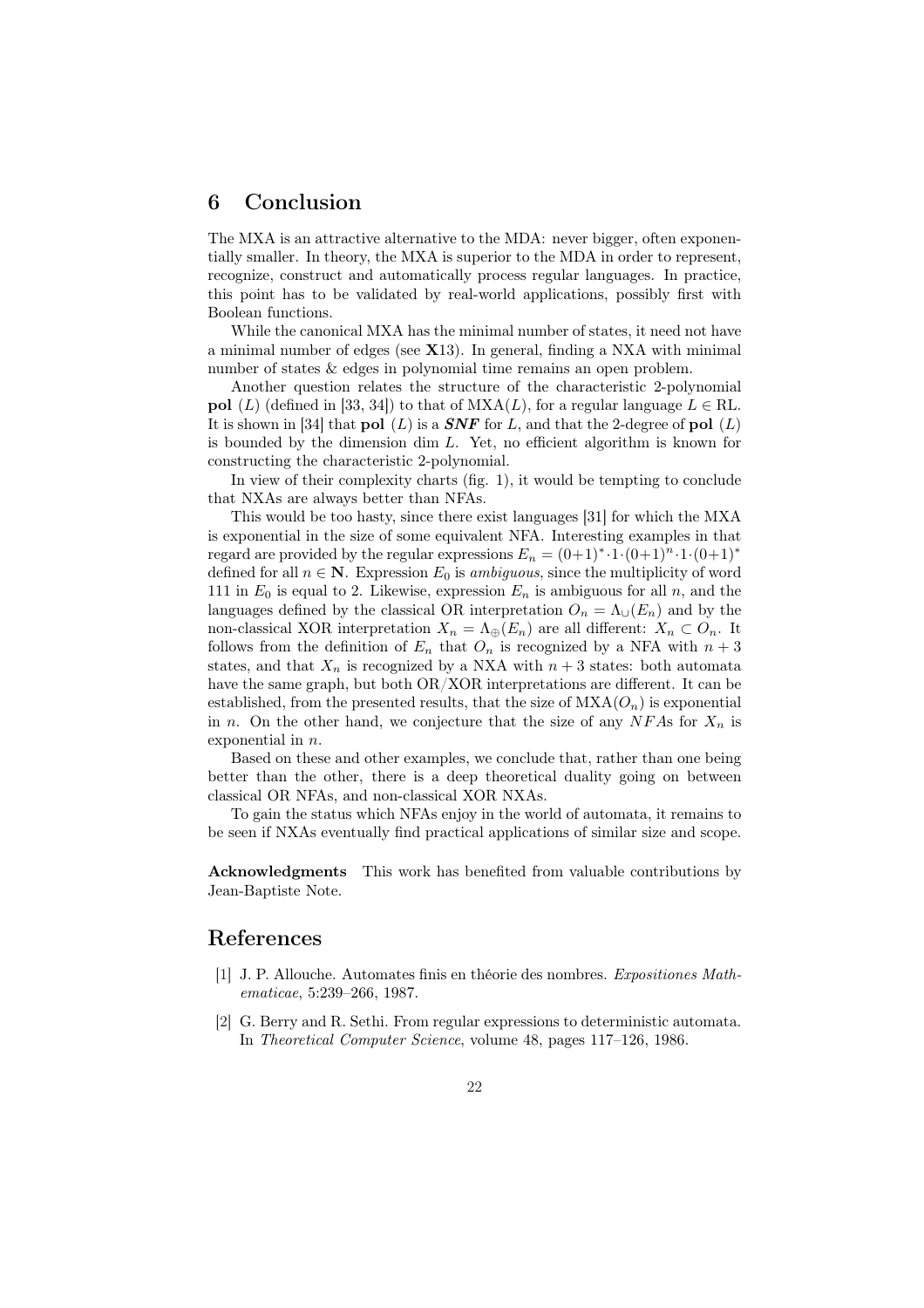- [3] J. Berstel and C. Reutenauer. Rational Series and Their Languages. EATCS Monograph. Springer Verlag, 1988. 2009 re-edition at http://wwwigm.univ-mlv.fr/∼berstel/LivreSeries/LivreSeries8march2009.pdf.
- [4] R. E. Bryant. Symbolic boolean manipulations with ordered binary decision diagrams. ACM Comp. Surveys, 24:293–318, 1992.
- [5] J. A. Brzozowski. Canonical regular expressions and minimal state graphs for definite events. In Mathematical theory of Automata, pages 529–561. Polytechnic Press, Polytechnic Institute of Brooklyn, N.Y., 1962. Volume 12 of MRI Symposia Series.
- [6] G. Christol, T. Kamae, M. M. France, and G. Rauzy. Suites algèbriques, automates et substitutions. Bull. Soc. Math. France, pages 401–419, 1980.
- [7] M. Domaratzki, D. Kisman, and J. Shallit. On the number of distinct languages accepted by finite automata with n states. Journal of Automata, Languages and Combinatorics, 7(4):469–486, 2002.
- [8] M. Domaratzki, D. Kisman, and J. Shallit. On the number of distinct languages accepted by finite automata with n states. Journal of Automata, Languages and Combinatorics, 7:469–486, 2002.
- [9] S. Eilenberg. Automata, Languages, and Machines, volume I. Academic Press, 1974.
- [10] M. Fliess. Matrices de hankel. J. Math pures et appl., 53:197–224, 1974.
- [11] M. Fliess. Matrices de hankel. J. Math. pures et appl., 53:197–224, 1974.
- [12] W. J. Gilbert. Modern Algebra with Applications. J. Wiley & S., 1976.
- [13] J. E. Hopcroft. An n log n algorithm for minimizing the states in a finite automaton. In Z. Kohavi, editor, The Theory of Machines and Computations, pages 189–196. Academic Press, 1971.
- [14] D. A. Huffman. The synthesis of sequential switching circuits. The journal of symbolic logic, 20:69–70, 1955.
- [15] T. Jiang and B. Ravikumar. Minimal nfa problems are hard. In ICALP, pages 629–640, 1991.
- [16] T. Jiang and B. Ravikumar. Minimal nfa problems are hard. SIAM Journal on Computing, 22(6):1117–1141, 1993.
- [17] G. Kahn and D. B. MacQueen. Coroutines and networks of parallel processes. Information Processing 77: Proceedings of the IFIP Congress 77, North-Holland:993–998, 1977.
- [18] T. Kameda and P. Weiner. On the state minimalization of nondeterministic finite. automata. IEEE Transactions on Computers, C-19(7):617–627, 1970.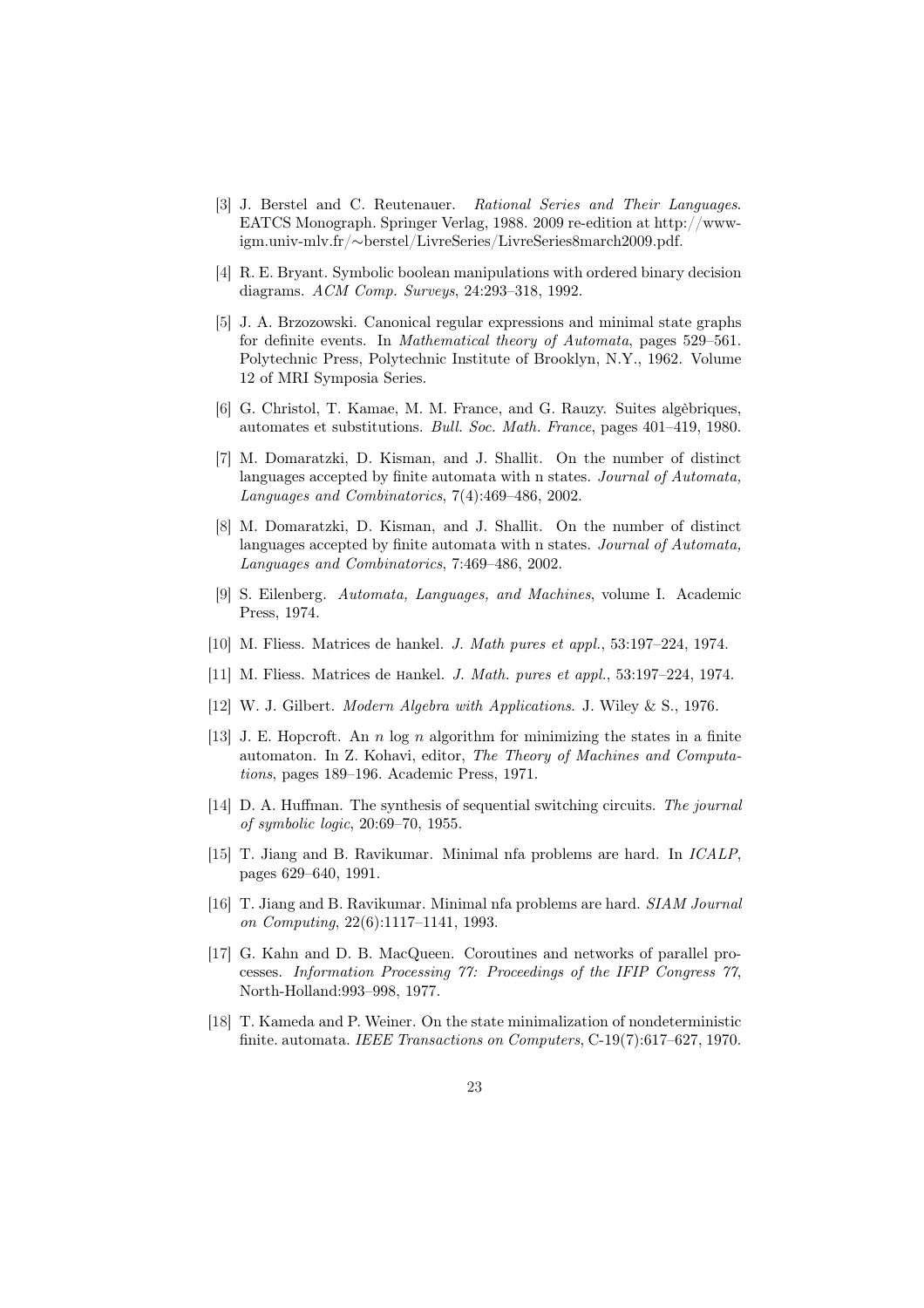- [19] D. E. Knuth. The Art of Computer Programming, vol. 1, Fundamental Algorithms. Addison Wesley, 3-rd edition, 1997.
- [20] D. E. Knuth. The Art of Computer Programming, vol. 3, Sorting and Searching. Addison Wesley, 2-nd edition, 1998.
- [21] D. E. Knuth. The Art of Computer Programming, vol. 4A, Enumeration and Backtracking. http://www-cs-faculty.stanford.edu/ uno/taocp.html, 2009.
- [22] J. Massey. Shift register synthesis and bch decoding. In Trans. on Information Theory, volume IT-15, pages 122–127. IEEE, 1969.
- [23] M. Mohri. Weighted automata algorithms in Handbook of weighted automata, eds. M. Droste and W. Kuich and H. Vogler. Springer, 2009.
- [24] E. F. Moore. Gedanken-experiments on sequential machines. The Journal of Symbolic Logic, 23:60, 1958.
- [25] A. Nerode. Linear automaton transformations. In Proceedings of the AMS 9, pages 541–544, 1958.
- [26] M. O. Rabin and D. Scott. Finite automata and their decision problems. IBM Journal, 3:114–125, 1959.
- [27] M. P. Schützenberger. On the definition of a family of automata. *Informa*tion and Control, 4:245–270, 1961.
- [28] M. P. Schützenberger. On the definition of a family of automata. Information and Control, 4:245–270, 1961.
- [29] H. Tamm and E. Ukkonen. Bideterministic automata and minimal representations of regular languages. In CIAA, pages 61–71, 2003.
- [30] L. van Zijl. Succinct descriptions of regular languages with binary +-nfas. In CIAA, pages 72–82, 2003.
- [31] L. van Zijl. On binary xor-nfas and succinct descriptions of regular languages. Theoretical Computer Science, 328(1-2):161–170, 2004.
- [32] L. van Zijl and G. Muller. Minimization of unary symmetric difference nfas. In Proc. of SAICSIT, pages 125–134. ACM, 2004.
- [33] J. Vuillemin. Finite circuits are characterized by 2-algebraic truth-tables. In Advances in Computing Science - ASIAN 2000, volume 1961 of L.N.C.S., pages 1–12. Springer-Verlag, 2000.
- [34] J. Vuillemin. Digital algebra and circuits. In N. Dershowitz, editor, Verification – Theory & Practice, volume 2772 of L. N. C. S., pages  $733 - 746$ . Springer-Verlag, 2004. Essays Dedicated to Zohar Manna on the Occasion of his 64th Birthday.